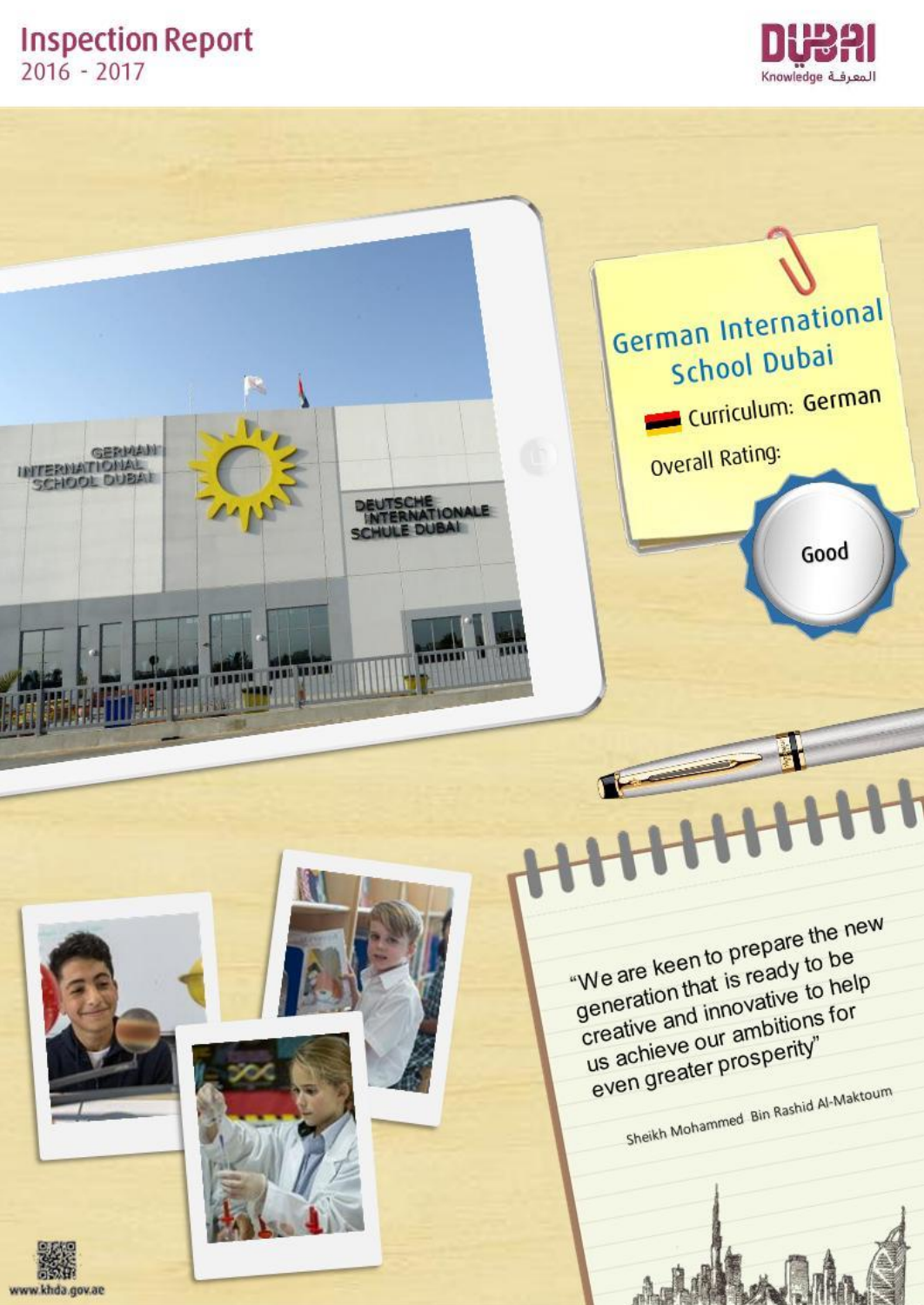

## Contents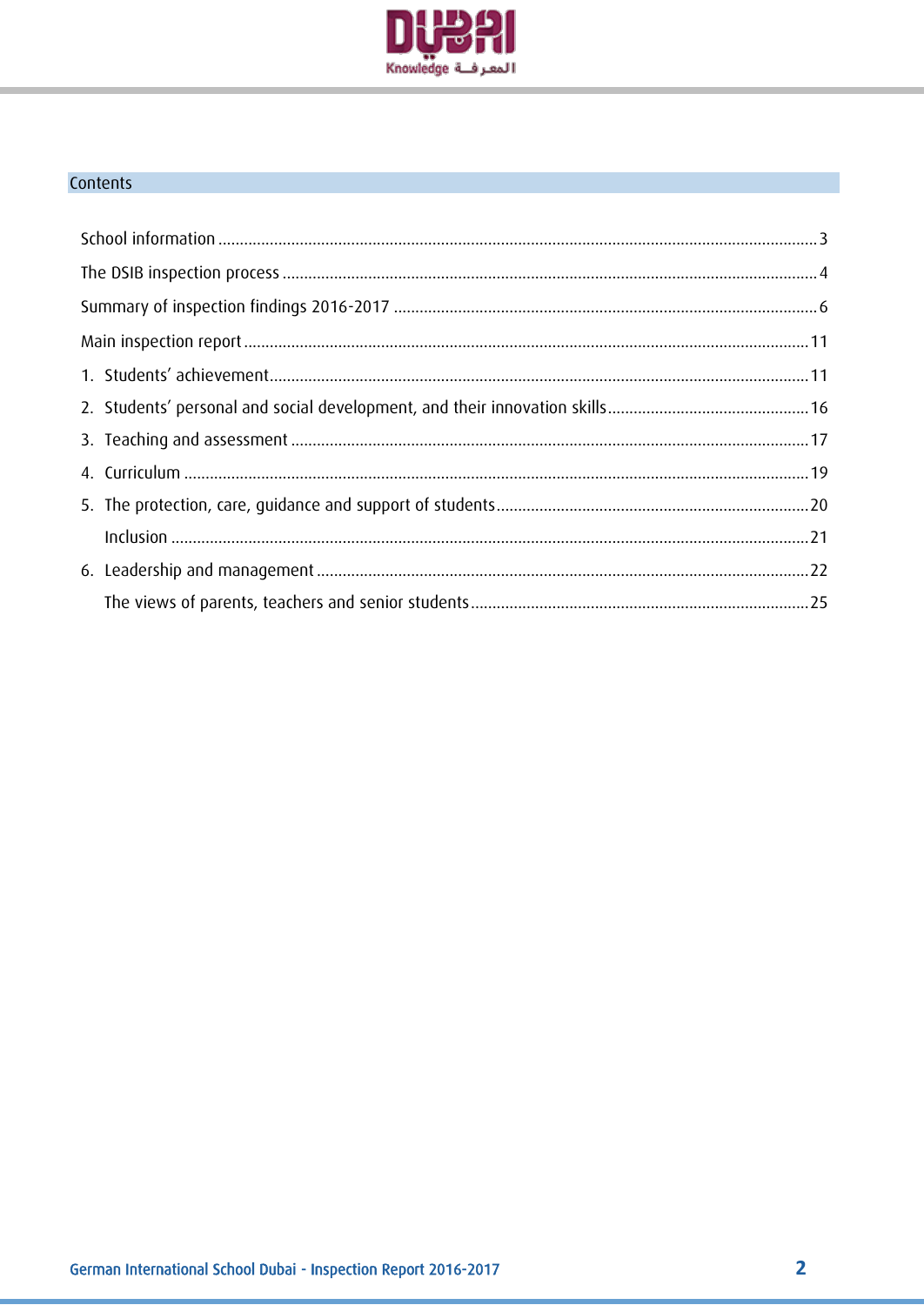

#### $\overline{\mathcal{L}}$ School information



| General information        |                       | <b>Students</b>                           |                |
|----------------------------|-----------------------|-------------------------------------------|----------------|
| Location                   | Academic City         | Gender of students                        | Boys and girls |
| Type of school             | Private               | Age range                                 | $3 - 18$       |
| Opening year of<br>school  | 2008                  | Grades or year<br>groups                  | KG 1-Year 13   |
| Website                    | www.germanschool.ae   | Number of students<br>on roll             | 706            |
| Telephone                  | 00971-4-4562718       | Number of children<br>in pre-kindergarten | 84             |
| <b>Address</b>             | P.O.Box 391162, Dubai | Number of Emirati<br>students             | $\mathbf 0$    |
| Principal                  | Gert Blach            | Number of students<br>with SEND           | 56             |
| Language of<br>instruction | German                | Largest nationality                       |                |
| Inspection dates           | 5 to 8 December 2016  | group of students                         | German         |

| Teachers / Support staff                 |        | Curriculum                |
|------------------------------------------|--------|---------------------------|
| Number of teachers                       | 64     | Educationa<br>Licence     |
| Largest nationality<br>group of teachers | German | Main currid               |
| Number of teaching<br>assistants         | 12     | External te<br>examinatio |
| Teacher-student<br>ratio                 | 1:11   | Accreditati               |
| Number of guidance<br>counsellors        |        | National A<br>benchmarl   |
| Teacher turnover                         | 25%    |                           |

| <b>Students</b>     |                |
|---------------------|----------------|
| Gender of students  | Boys and girls |
| Age range           | $3 - 18$       |
| Grades or year      | KG 1-Year 13   |
| groups              |                |
| Number of students  | 706            |
| on roll             |                |
| Number of children  | 84             |
| in pre-kindergarten |                |
| Number of Emirati   |                |
| students            |                |
| Number of students  |                |
| with SEND           | 56             |

| Curriculum<br>Educational permit /<br>Licence | German                                      |
|-----------------------------------------------|---------------------------------------------|
| Main curriculum                               | German / Ministry<br>of Education           |
| <b>External tests and</b><br>examinations     | Thüringen                                   |
| Accreditation                                 | Deutsche<br>Internationale<br>Abiturprüfung |
| National Agenda<br>benchmark tests            | Not applicable                              |
|                                               |                                             |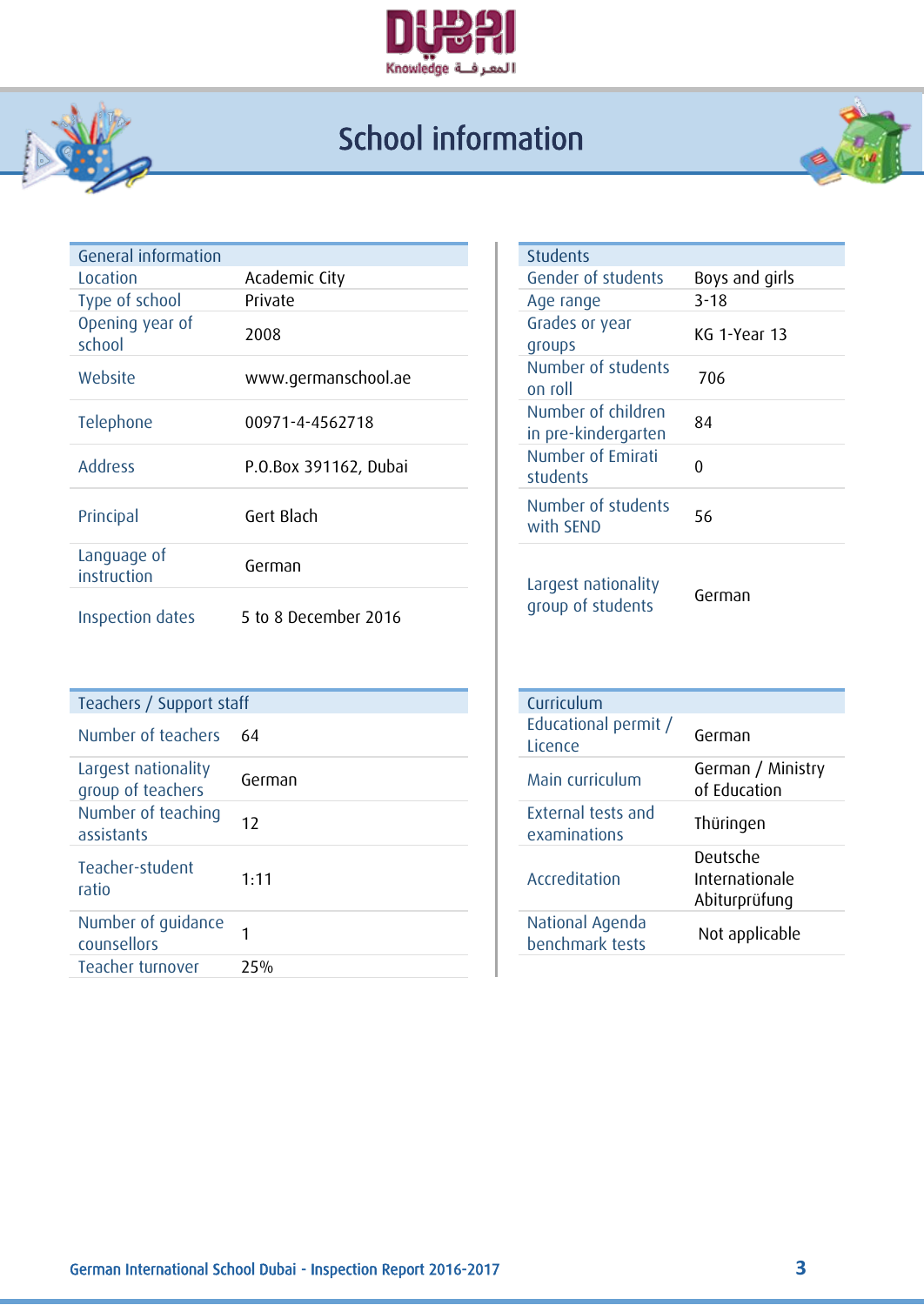

# The DSIB inspection process

In order to judge the overall quality of education provided by schools, inspectors consider the six standards of performance that form the basis of the UAE School Inspection Framework (the framework). They look at children's attainment and progress in key subjects, their learning skills and their personal and social development. They judge how effective teaching and the assessment of learning are across the school. Inspectors consider how well the school's curriculum, including activities inside and outside classrooms, meet the educational needs of all students. They judge how well schools protect and support children. In addition, inspectors judge the effectiveness of leadership, which incorporates governance, management, staffing and facilities.

Inspection judgements are drawn from evidence gathered by the inspection team, including observation of students' learning in lessons, review of their work, discussions with students, meetings with the staff, parents and governors, and review of surveys completed by parents, teachers and students.

#### Judgements are made on a six-point scale

DSIB inspection teams make judgements about different aspects, phases and subjects that form the work of the school, using the scale below, which is consistent with the framework.

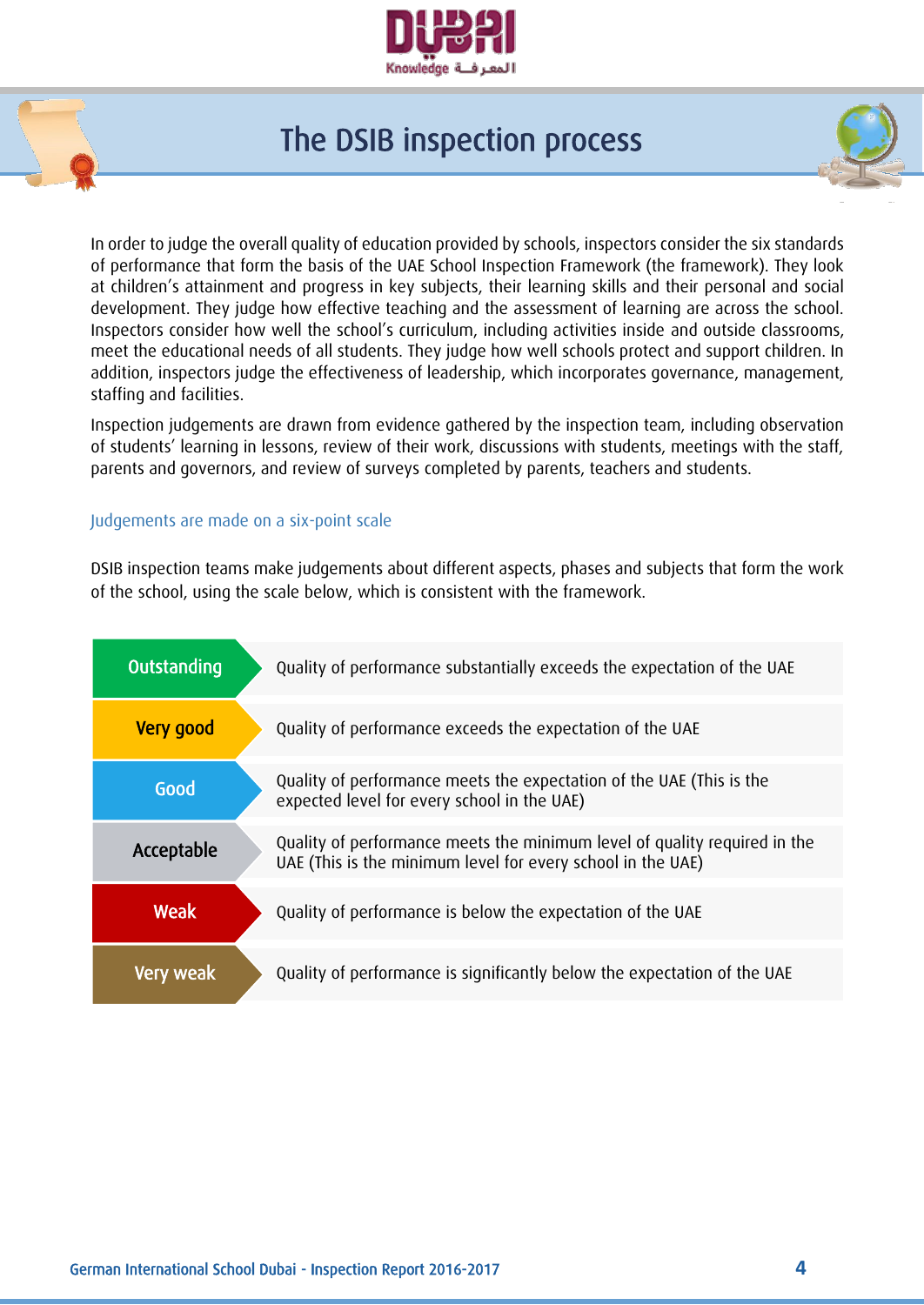

#### Inspection journey for German International School Dubai



- The German International School opened in 2008. It is a private school under the auspices of the Standing Committee of German Ministers of Culture. It has 706 boys and girls from Kindergarten to Grade 12, aged three to 18 years. The roll has increased by 32 from the previous year. The students are of several different nationalities and most have at least one parent who is German. Students speak a range of first languages. The principal has been in post since August 2013. Teacher turnover at the time of inspection was 25 per cent compared to 31 per cent the previous year.
- Previous inspections have acknowledged the high standards of attainment in almost all subjects, the strengths in students' personal and social development, their positive relationships with staff and other students, and the support provided by the governing body.
- Recommendations since 2013/14 have identified the need to improve: student use of technology; the use of assessment data to monitor students' progress and the performance of the school; the teaching of science in the elementary phase, and the quality of continuous self-evaluation procedures to improve the school.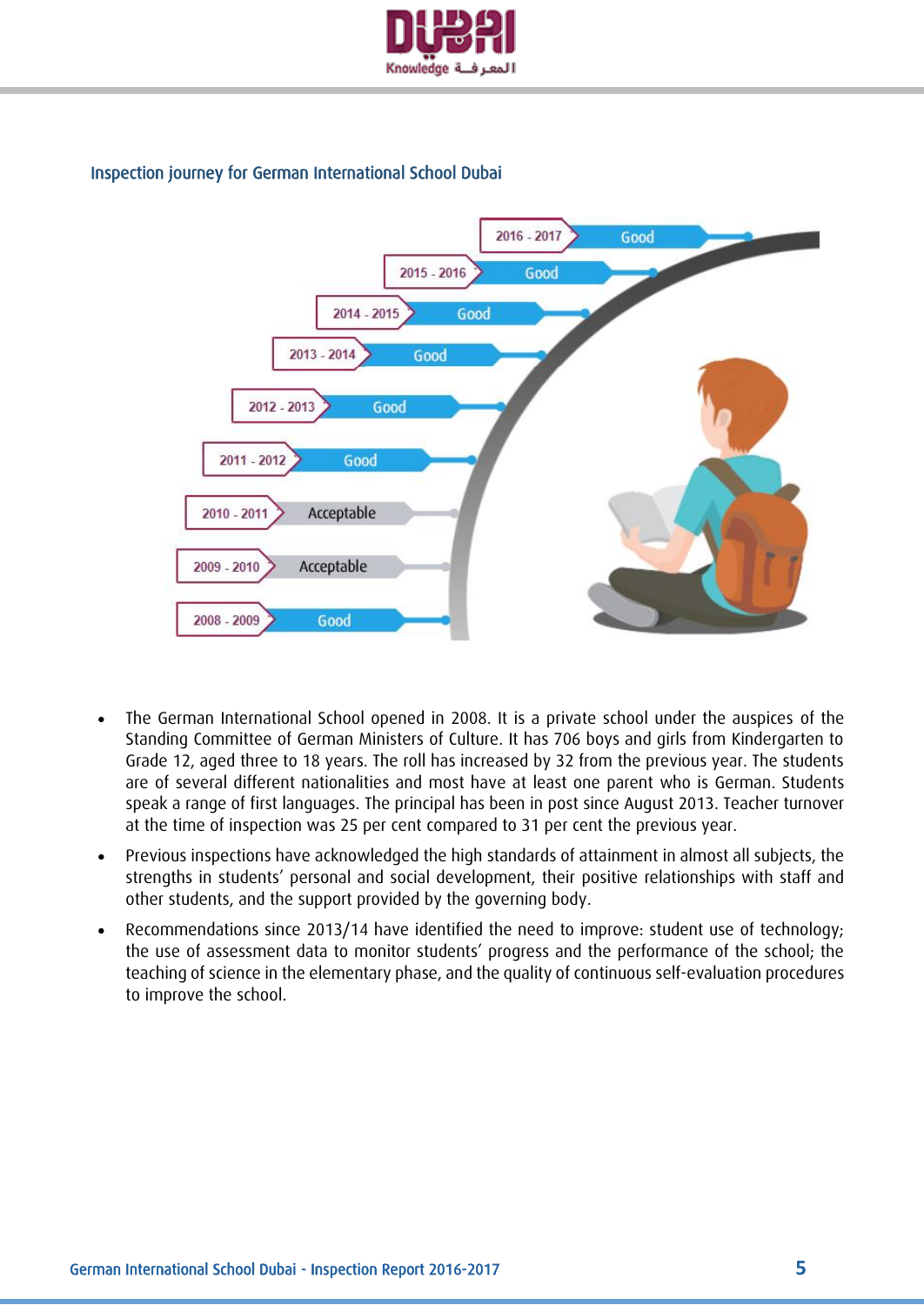



# Summary of inspection findings 2016-2017



German International School Dubai was inspected by DSIB from 5 to 8 December 2016. The overall quality of education provided by the school is good. The section below summarises the inspection findings for each of the six performance indicators described in the framework.

- In all core subjects in all phases, standards of students' attainment and progress are good or better. There are particular strengths in English across the school, and in Arabic in the elementary phase. Students demonstrate very good learning skills in most lessons, but there are too few opportunities for them to use technology to enhance their learning.
- Students' personal and social development is strong throughout the school. Staff are very successful in building on the foundation provided in the Kindergarten (KG). However, students' understanding of Islamic values and Emirati and other world cultures is less well-developed.
- The quality of teaching is very good in most lessons throughout the school. Assessment has improved but staff do not yet make sufficient use of assessment information to improve teaching.
- The curriculum is very good in the KG and good in the other phases. Sensible adjustments have been made to the curriculum to meet the learning needs of students.
- The school's approach to health and safety is very good and students are very well supported throughout the school. Those with special educational needs and disabilities (SEND) receive very good support.
- The quality of leadership across the school is good and has brought about improvements in several aspects of the school, most noticeably in the KG and elementary phases. Self-evaluation is acceptable. Overall, links with the parents and the community are good. Governance is very good and ensures the school is staffed with well-qualified teachers. The school has excellent premises and sports facilities.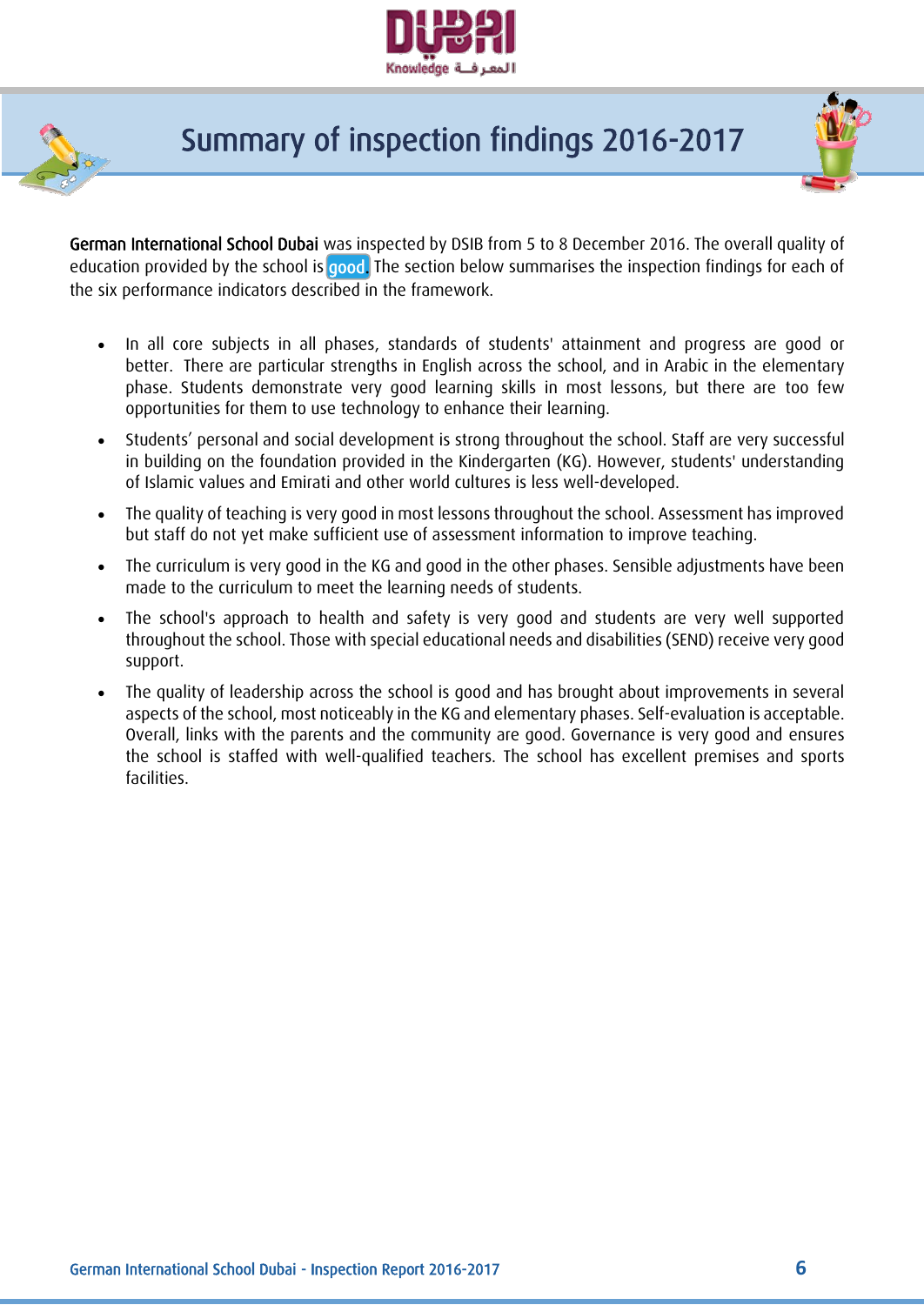

### What the school does best

- Students make very good progress in the KG, achieve very high standards in Arabic in the elementary phase and good or better standards in all other core subjects.
- Children's personal development is outstanding in the KG.
- Students collaborate very well with each other. Students' learning skills, and most teaching, are very good.
- The attention given to health and safety, and the support provided to students, including those with special education needs and disabilities, are very good.
- The school benefits from outstanding premises and resources.

### Recommendations

- Senior and middle managers should improve self-evaluation and the school's methods of continuous improvement by:
	- o Implementing a more robust approach to lesson observations in which teachers receive clear advice on how to enhance their practice; and
	- o Monitoring the quality of students' work more closely.
- Further improve the effectiveness of assessment by:
	- o Analysing and making better use of data to identify strengths and weaknesses in each subject and trends in performance;
	- o Using data to improve lesson planning and the teaching of different groups of students;
	- $\circ$  Making better use of diagnostic assessment to provide better feedback to students to enable them to know their strengths and what they need to do to improve.
- Enable students in the elementary and secondary phases to make more frequent and effective use of technology to enhance their learning.
- Ensure that all adults employed by the school are trained annually in the school's child protection procedures.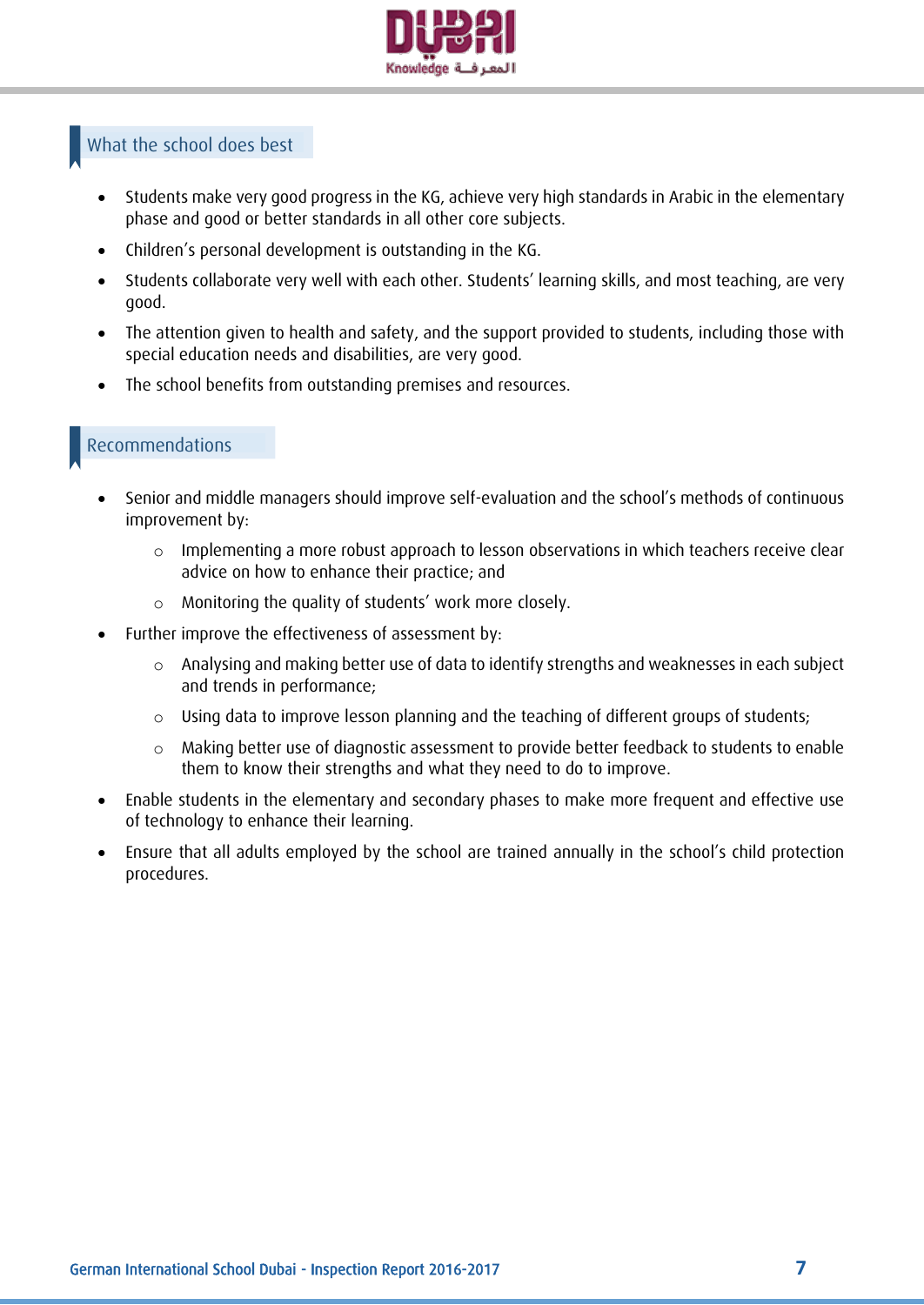

#### Innovation in Education

The UAE Vision 2021 sets the aspiration for the UAE to be among the most innovative nations in the world. The National Innovation Strategy sets the context for 'innovation' and 'innovative leadership' and provides a basis for evaluating schools in order to deliver a worldclass education for all children in the UAE.



#### Promoting a culture of innovation:

 The school leaders have formed a team to promote innovation across the school. The student council shows initiative and enterprise by running a company which manages students' lockers and provides money for the school's social fund. In the KG and other areas, teachers are promoting critical thinking through asking students more challenging questions. The curriculum has improved with the addition of a robotics course to the afternoon activities programme. A special week is also set aside when teachers focus on developing students' learning skills for part of the school while other students go on a field trip.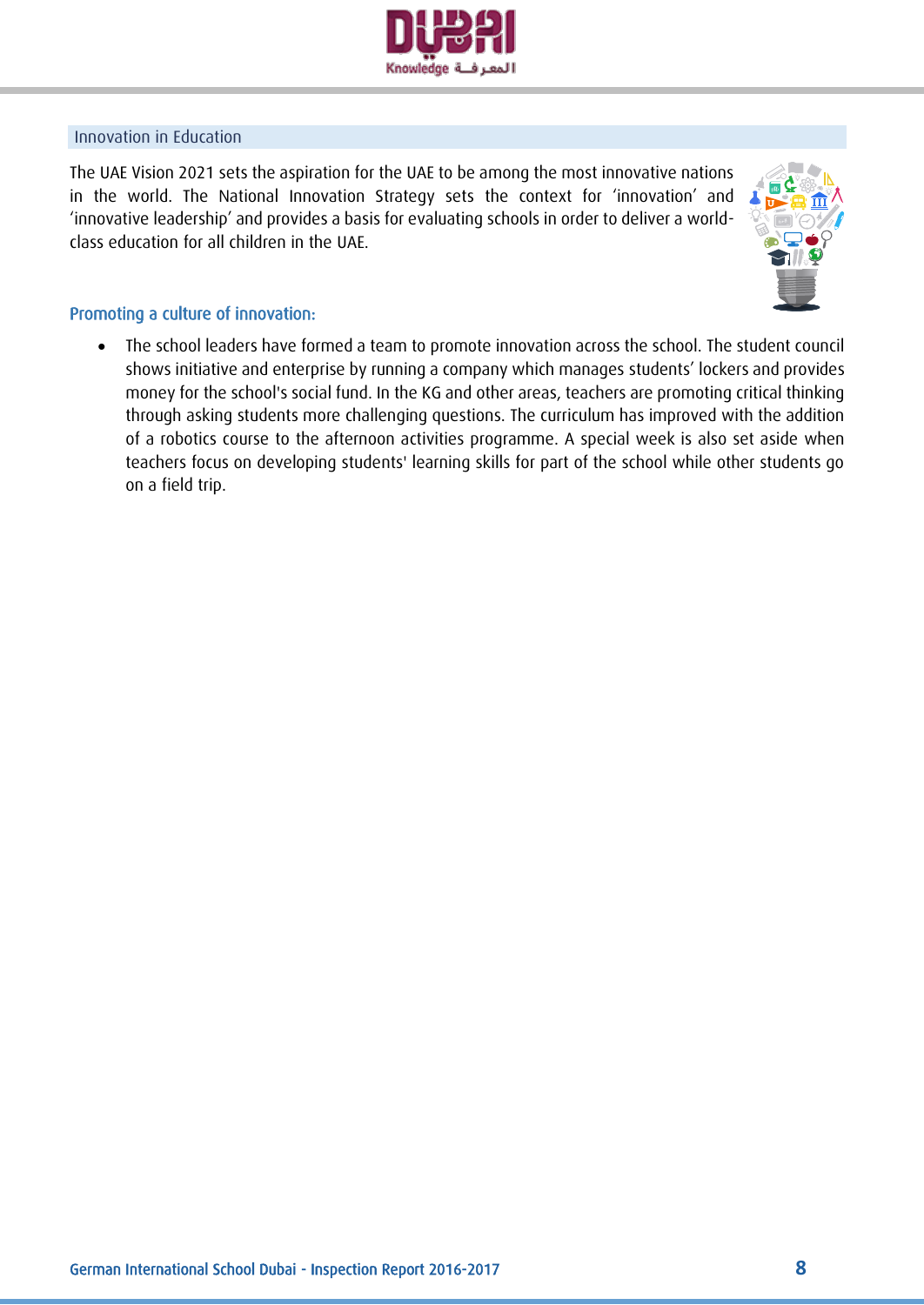

### Overall school performance

## Good

## 1 Students' achievement

|                                                                                     |                 | KG                     | Elementary             | Secondary 1 | Secondary 2          |
|-------------------------------------------------------------------------------------|-----------------|------------------------|------------------------|-------------|----------------------|
| <b>Islamic education</b>                                                            | Attainment      | Not applicable         | Good                   | Good        | Good                 |
|                                                                                     | Progress        | Not applicable         | Good                   | Good        | Good                 |
| Arabic as a first<br>language                                                       | Attainment      | Not applicable         | Very good 1            | Good        | Good                 |
|                                                                                     | Progress        | Not applicable         | Very good 1            | Good        | Good                 |
| Arabic as an<br>additional language                                                 | Attainment      | Not applicable         | Very good              | Good        | Not applicable       |
|                                                                                     | Progress        | Not applicable         | Outstanding            | Good        | Not applicable       |
| Language of<br>instruction                                                          | Attainment      | Good                   | Good                   | Good        | Good                 |
|                                                                                     | Progress        | Very good              | Good                   | Good        | Good                 |
| English                                                                             | Attainment      | Very good <sup>1</sup> | Very good              | Very good   | Very good $\bigstar$ |
|                                                                                     | Progress        | Very good 1            | Very good              | Very good   | Very good            |
| <b>Mathematics</b>                                                                  | Attainment      | Good                   | Good $\bigstar$        | Very good 1 | Very good            |
| <b>反日因</b><br>" <mark>모</mark> 단<br>$\overline{\mathbf{a}}$ $\mathbf{X}_\mathbf{s}$ | <b>Progress</b> | Very good 1            | Good $\bigstar$        | Very good 1 | Very good            |
| <b>Science</b><br>$\bullet_\bullet^\bullet$                                         | Attainment      | Good                   | Good $\bigoplus$       | Good        | Very good            |
| Æ                                                                                   | Progress        | Very good 1            | Good                   | Good        | Very good            |
|                                                                                     |                 | KG                     | Elementary             | Secondary 1 | Secondary 2          |
| Learning skills                                                                     |                 | Very good 1            | Very good <sup>1</sup> | Good        | Very good            |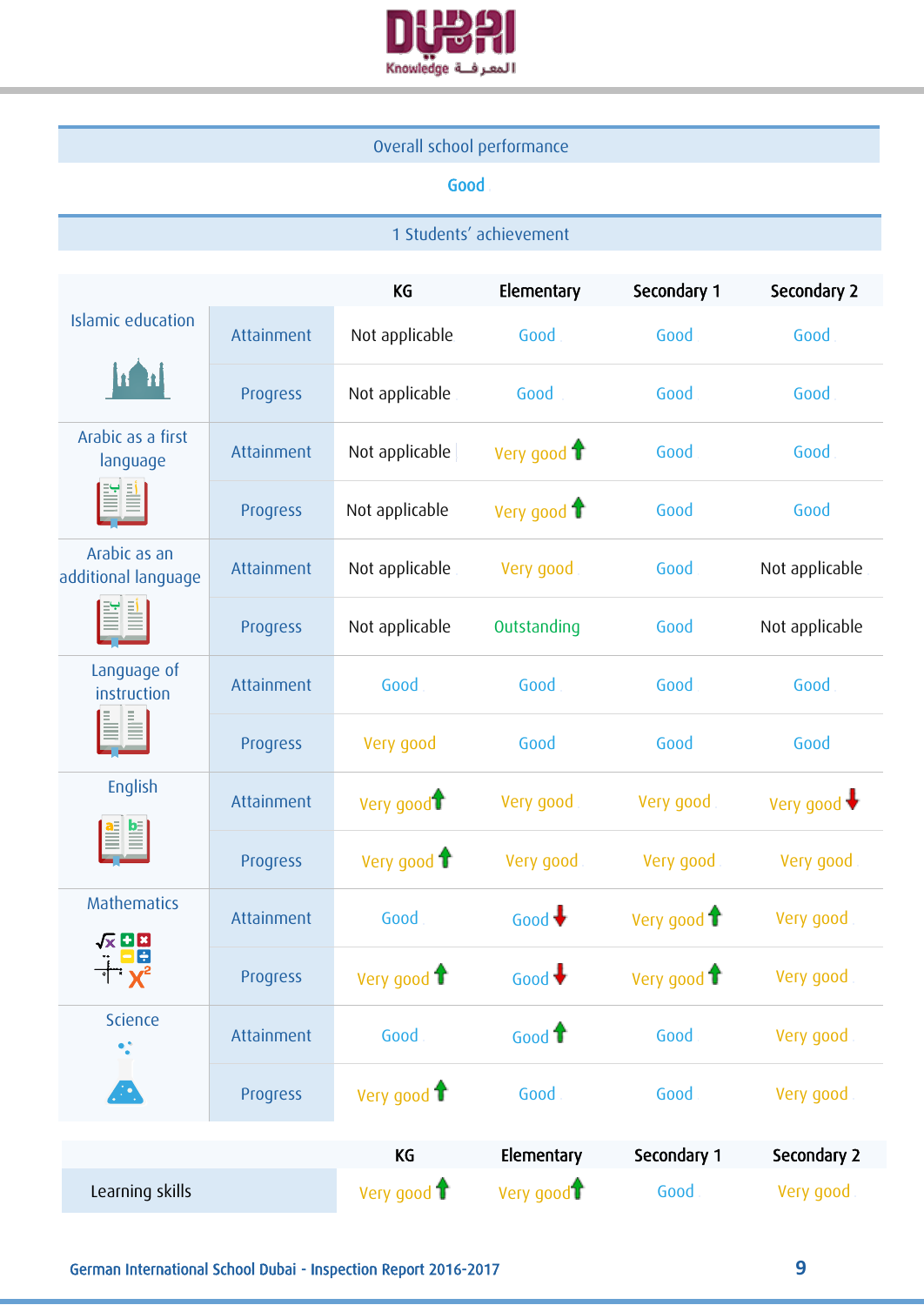

## 2. Students' personal and social development, and their innovation skills

|                                                                                     | KG                      | Elementary                                                | Secondary 1     | Secondary 2     |  |  |
|-------------------------------------------------------------------------------------|-------------------------|-----------------------------------------------------------|-----------------|-----------------|--|--|
| Personal development                                                                | Outstanding             | Very good                                                 | Very good       | Very good       |  |  |
| Understanding of Islamic values<br>and awareness of Emirati and<br>world cultures   | Good                    | Good $\bigstar$                                           | Good $\bigstar$ | Good $\bigstar$ |  |  |
| Social responsibility and innovation<br>skills                                      | Very good               | Very good                                                 | Very good       | Very good       |  |  |
|                                                                                     |                         | 3. Teaching and assessment                                |                 |                 |  |  |
|                                                                                     |                         |                                                           |                 |                 |  |  |
|                                                                                     | <b>KG</b>               | Elementary                                                | Secondary 1     | Secondary 2     |  |  |
| Teaching for effective learning                                                     | Very good 1             | Very good 1                                               | Good            | Very good 1     |  |  |
| Assessment                                                                          | Good $\bigoplus$        | Good $\bigoplus$                                          | Good            | Very good       |  |  |
|                                                                                     |                         | 4. Curriculum                                             |                 |                 |  |  |
|                                                                                     | <b>KG</b>               | Elementary                                                | Secondary 1     | Secondary 2     |  |  |
| Curriculum design and<br>implementation                                             | Very good 1             | Good                                                      | Good            | Good            |  |  |
| Curriculum adaptation                                                               | Good $\bigoplus$        | Good                                                      | Good            | Good            |  |  |
|                                                                                     |                         | 5. The protection, care, guidance and support of students |                 |                 |  |  |
|                                                                                     | KG                      | Elementary                                                | Secondary 1     | Secondary 2     |  |  |
| Health and safety, including<br>arrangements for child protection /<br>safeguarding | Very good $\biguparrow$ | Very good $\biguparrow$                                   | Very good 1     | Very good 1     |  |  |
| Care and support                                                                    | Very good 1             | Very good $\biguparrow$                                   | Very good 1     | Very good 1     |  |  |
| 6. Leadership and management                                                        |                         |                                                           |                 |                 |  |  |
| The effectiveness of leadership                                                     |                         |                                                           | Good            |                 |  |  |
| School self-evaluation and improvement planning                                     |                         | Acceptable                                                |                 |                 |  |  |
| Parents and the community                                                           |                         |                                                           | Good            |                 |  |  |
| Governance                                                                          |                         |                                                           | Very good       |                 |  |  |
| Management, staffing, facilities and resources                                      |                         |                                                           | Very good T     |                 |  |  |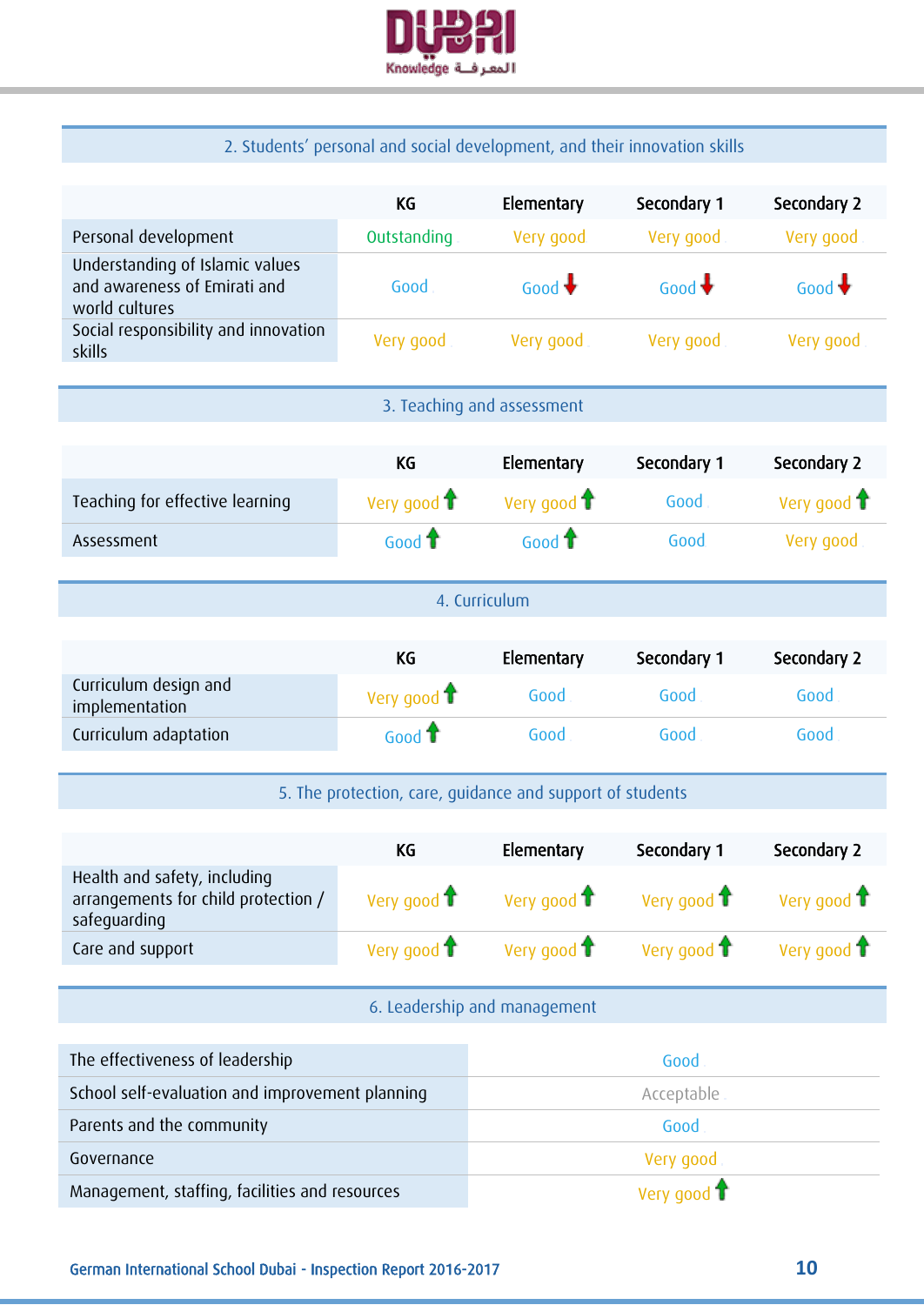

# Main inspection report



#### <span id="page-10-0"></span>Students' achievement

| <b>KG</b>                        |                |                              |  |  |
|----------------------------------|----------------|------------------------------|--|--|
| <b>Subjects</b>                  | Attainment     | Progress                     |  |  |
| <b>Islamic education</b>         | Not applicable | Not applicable               |  |  |
| Arabic as a first language       | Not applicable | Not applicable               |  |  |
| Arabic as an additional language | Not applicable | Not applicable               |  |  |
| Language of instruction          | Good           | Very good                    |  |  |
| <b>English</b>                   | Very good 1    | Very good $\mathbf{\hat{T}}$ |  |  |
| <b>Mathematics</b>               | Good           | Very good $\biguparrow$      |  |  |
| <b>Science</b>                   | Good           | Very good 1                  |  |  |

- In German, the majority of children demonstrate levels of knowledge, skills and understanding in their oral and visual communications that are above the Thüringen curriculum standards. They converse well in German and use it purposefully during play and with the teacher. They explore their environment and build very well the foundations for learning to read and write.
- The large majority of children are attaining levels in speaking and listening in English that are above the Common European Framework standards for second language English learners. They use correct English when communicating and expressing their thoughts and their needs. In lessons, the large majority of children are making better than expected progress in their listening and speaking skills in relation to the lesson objectives.
- The majority of children demonstrate an understanding of fundamental mathematics. They use patterns, models and relationships to explain their thinking. High achievers can solve problems and justify their answers with knowledge and skills above the curriculum standards. The large majority of children are making better than expected progress in applying mathematical concepts with understanding, as measured against learning objectives and in relation to their appropriate starting points.
- The majority of children demonstrate knowledge of the world around them that is above curriculum standards. They combine scientific knowledge with reasoning and thinking skills and can discuss their ideas. In KG2, children can hypothesise, investigate and use scientific tools. In lessons and over time, the large majority of children are making better than expected progress in making sense of the physical world and their environment.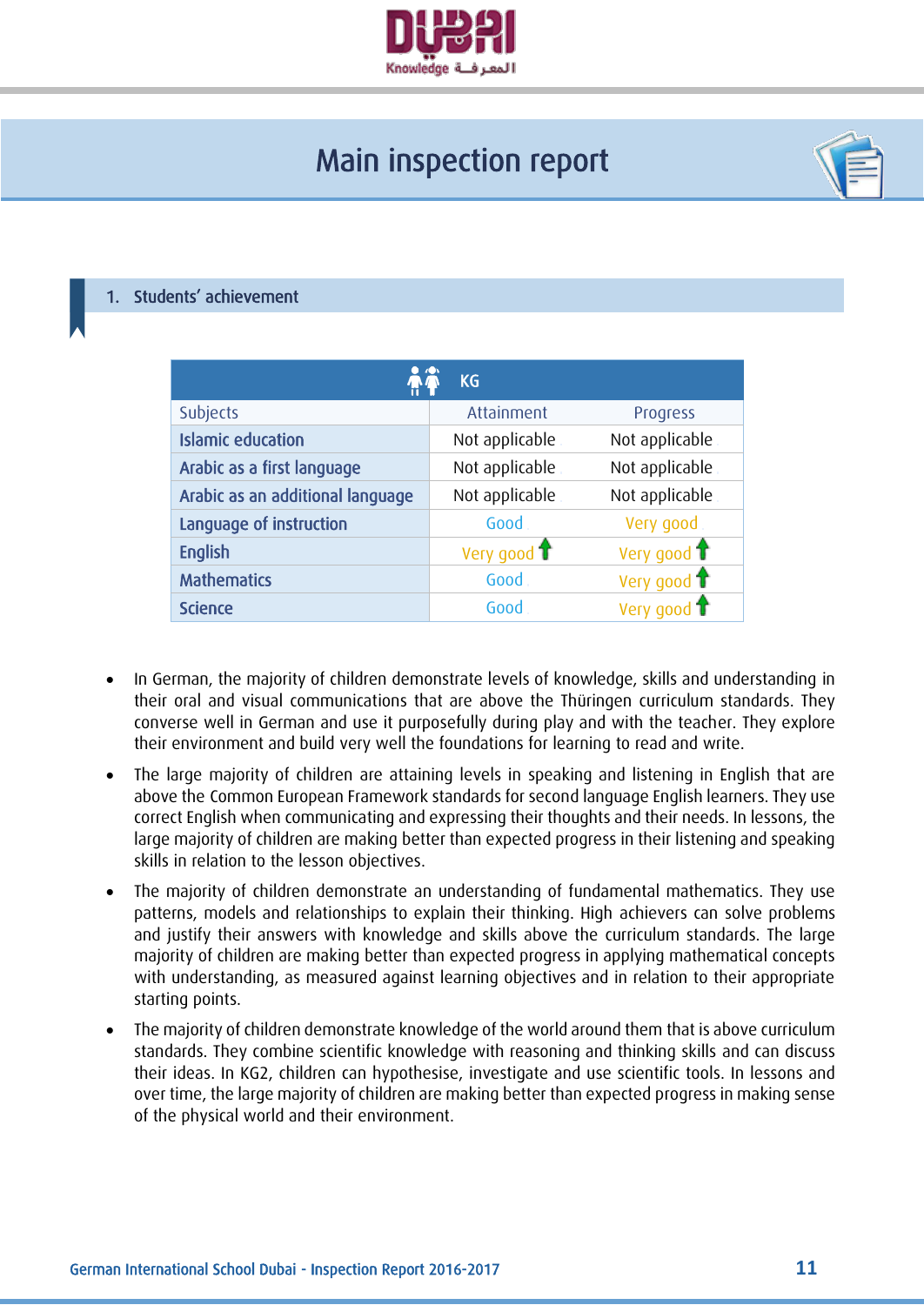

| F Elementary                     |                 |                         |  |  |
|----------------------------------|-----------------|-------------------------|--|--|
| <b>Subjects</b>                  | Attainment      | Progress                |  |  |
| <b>Islamic education</b>         | Good            | Good                    |  |  |
| Arabic as a first language       | Very good 1     | Very good $\biguparrow$ |  |  |
| Arabic as an additional language | Very good       | Outstanding             |  |  |
| Language of instruction          | Good            | Good                    |  |  |
| <b>English</b>                   | Very good       | Very good               |  |  |
| <b>Mathematics</b>               | Good $\bigstar$ | Good $\bigstar$         |  |  |
| <b>Science</b>                   | Good            | Good                    |  |  |

- In Islamic education, the majority of students attain levels that are above the Ministry of Education (MoE) curriculum expectations. They understand the differences between the pillars of Iman and the pillars of Islam, and between the prophets and messengers of Allah. They memorise and understand the prescribed verses of the Holy Qur'an such as Surat Al-Ikhlass. Their recitation skills of the Qur'an are underdeveloped. Students make good progress in their knowledge and understanding of the acts of worship and can apply the process of Wudoo before salat. However, their understanding of the main vocabulary of Hadeeths is not secure.
- In Arabic as a first language, the large majority of students make better than expected progress and attain levels that are above curriculum standards. This has been consistent in recent years. In lessons and in their recent work, they demonstrate very good progress in the four language skills in relation to the learning objectives and over time. All groups of students make better than expected progress in all four skills.
- In Arabic as an additional language, most students make better than expected progress in lessons and a large majority demonstrate linguistic skills that are above the expected curriculum levels for their years of study of an additional language. They understand well the main points from short passages of familiar language on a range of topics. They listen well and are rapidly developing their reading skills using contextual cues to work out the meaning of unfamiliar words. They can write simple sentences using the correct forms of adjectives and verbs, and they are beginning to use their knowledge of grammar to substitute words and develop simple presentations.
- In German, a majority of students across all grades make better than expected progress from their starting points and reach levels that are above curriculum standards. On entry to the elementary phase, students listen and speak well and can read and understand simple narrative texts. They can write letters and short words neatly. By the end of the phase in Grade 4, students talk and listen with confidence in an increasing range of contexts. Their writing, in a range of forms, is often lively, imaginative and interesting.
- In English, the large majority of students attain levels above the expected curriculum and German national standards. They are developing fluent reading skills and are very confident in their use of the spoken language. By Grade 4 they have progressed to the extent that they are able to carry out independent research online and in the library to produce a report for presentation to peers and teachers. Writing is the least well-developed language skill.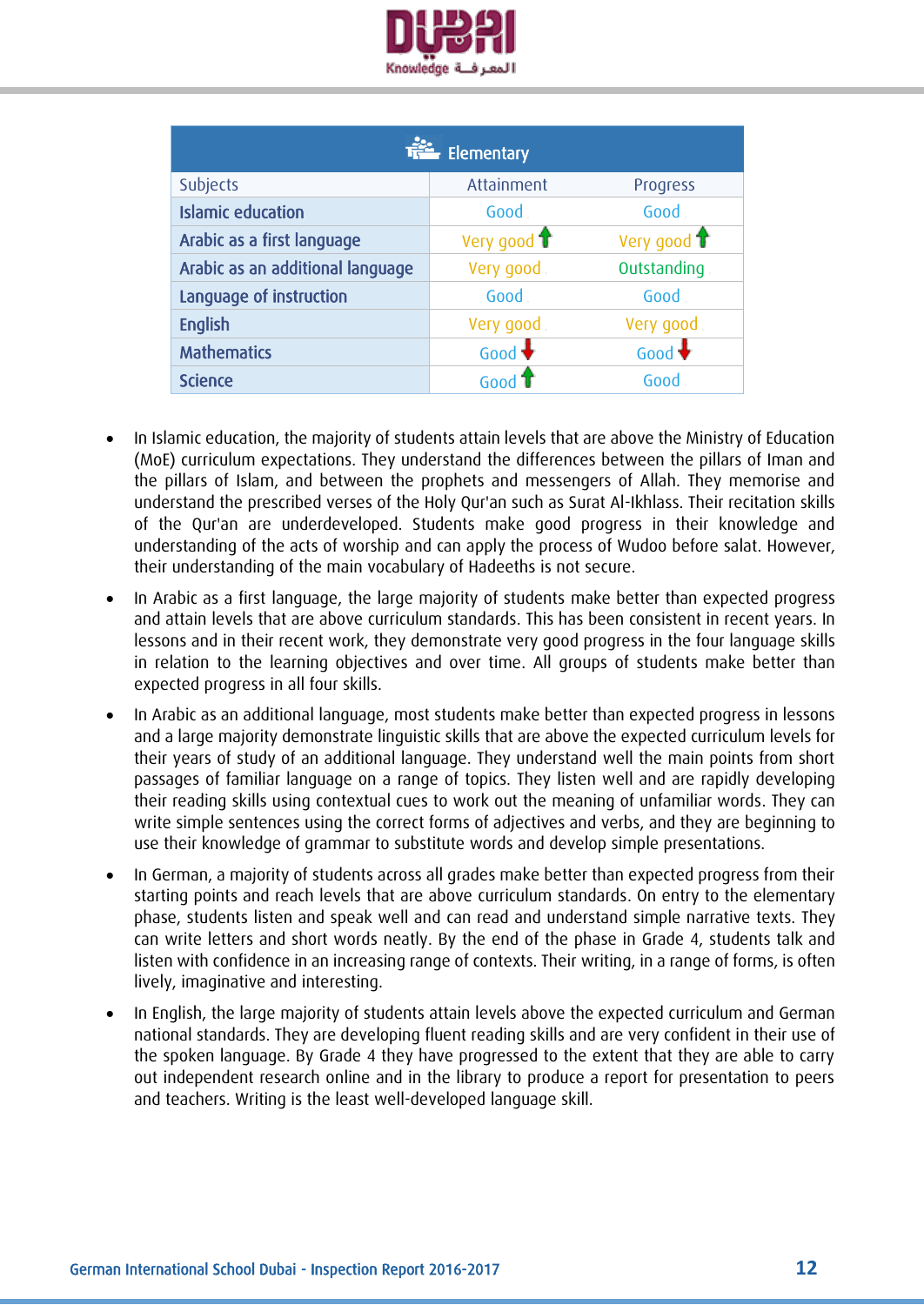

- In mathematics, the majority of students demonstrate attainment that is above curriculum standards. Attainment against external benchmarking in Grade 3 is similar to national averages although internal assessments are more positive. A majority of students, and most groups, make better than expected progress as seen in lessons and their work. Trends over time are variable. Students have a good knowledge and understanding of number, but problem-solving and critical thinking are underdeveloped.
- In science, a majority of students attain above curriculum expectations for their age. This is an improvement over recent years. No external benchmarks have been used to compare against national and international standards. Most students enjoy the recently introduced themes such as animals in different habitats. A majority make better than expected progress in acquiring knowledge and understanding of science and can apply it well in a real world context. All groups of students make good progress in developing enquiry skills and are confident to present their findings to their peers.

| Secondary 1                      |             |             |  |  |  |
|----------------------------------|-------------|-------------|--|--|--|
| <b>Subjects</b>                  | Attainment  | Progress    |  |  |  |
| <b>Islamic education</b>         | Good        | Good        |  |  |  |
| Arabic as a first language       | Good        | Good        |  |  |  |
| Arabic as an additional language | Good        | Good        |  |  |  |
| Language of instruction          | Good        | Good        |  |  |  |
| <b>English</b>                   | Very good   | Very good   |  |  |  |
| <b>Mathematics</b>               | Very good 1 | Very good 1 |  |  |  |
| <b>Science</b>                   | Good        | Good        |  |  |  |

- In Islamic education, the majority of students make better than expected progress and attain levels that are above curriculum standards. They have a secure knowledge of Islamic values, morals and Zakah and how it is different from Sadaqah. They understand concepts such as coexistence and justice and how they are linked to the Holy Qur'an and Hadeeth. Students are not always able to analyse, infer and apply lessons from the Seerah, such as the Hijra, with that of the importance of brotherhood and sisterhood in Islam. Their memorising and recitation skills of the Holy Qur'an are below expectations.
- In Arabic as a first language, the majority of students attain levels that are above curriculum standards. In lessons and in their recent work, they demonstrate good speaking, listening, reading and writing skills. Attainment levels have been consistent over the past three years. In lessons, the majority of students make better than expected progress in relation to their starting points and against the learning objectives which are aligned with the curriculum standards in all four skills.
- In Arabic as an additional language, the majority of students make better than expected progress from their starting points. They display levels of knowledge and understanding of the language that are above the curriculum expectations for additional language learners. Students understand opinions in a spoken passage. They can give a short prepared talk and answer questions on a range of topics. They can use some conjunctions in their writing and can apply their knowledge of the masculine and feminine forms of adjectives with few errors.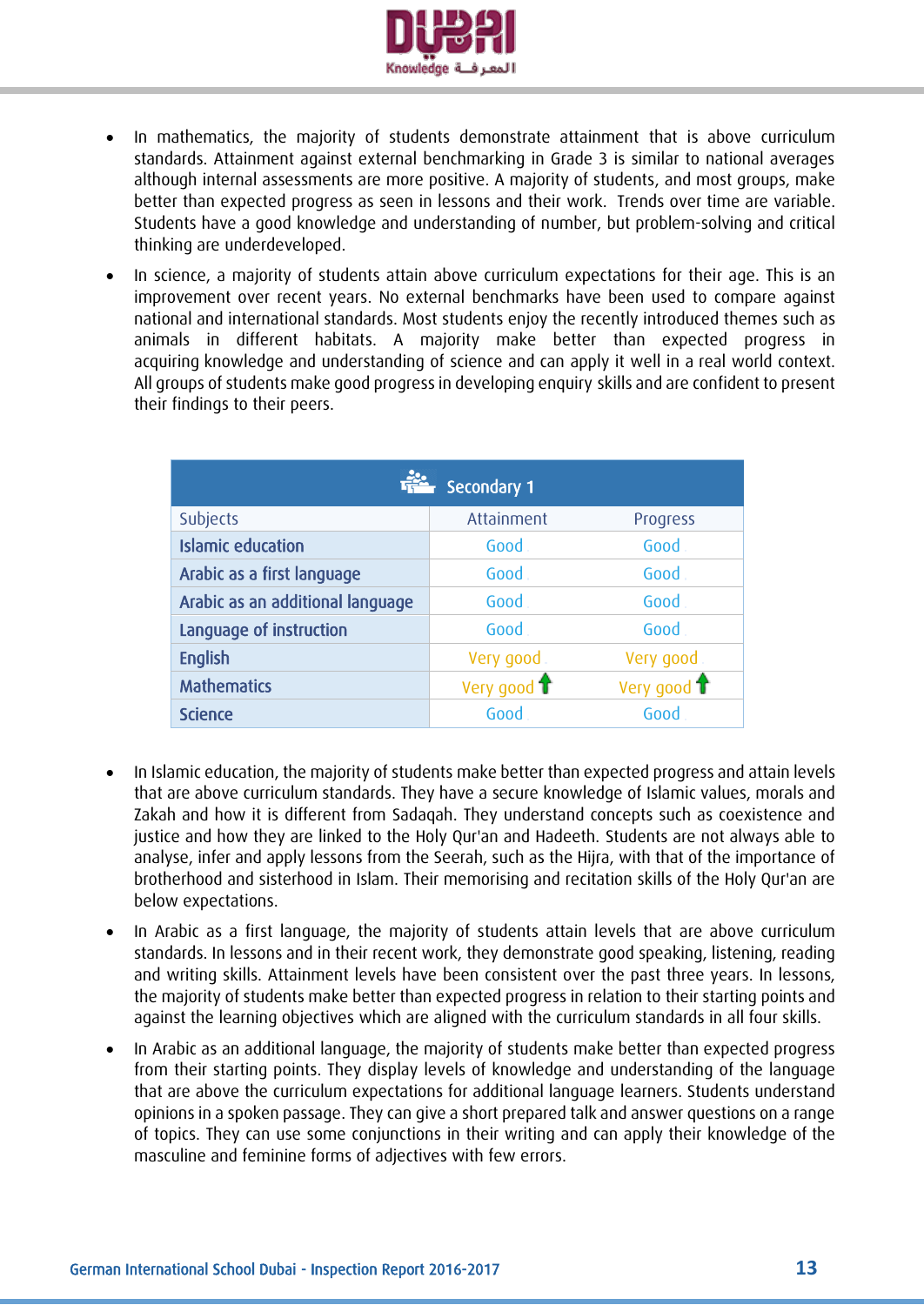

- In German, a majority of students attain levels that are above curriculum standards. They make good progress, particularly in their speaking and listening skills, and make significant contributions to discussions, varying how and when they participate. Students have a good understanding of the ways in which meaning and information are conveyed in a range of texts. Students' writing skills are less well developed; grammar and vocabulary are not always used accurately.
- In English, the large majority of students attain levels above curriculum and German national standards. Reading, listening and comprehension skills are very good and students are confident speakers who readily engage in discussion. They are skilled in the application of punctuation and grammar but less so in extended creative writing. Regular assessments shows that very good progress is being maintained, although this is not consistently reflected in the quality of work in students' books.
- In mathematics, a large majority of students make better than expected progress and attain levels above the curriculum standards. International benchmarking in Grades 6 and 8 is generally positive while lesson observations, work samples and internal data confirm very good attainment in quadratics, graphs, trigonometric functions and probability diagrams observed at the end of the phase. Students' performance in the Abschlussprüfung examination was good. SEND students make similar progress to their peers. Outcomes over time are improving especially in the higher grades.
- Levels of attainment fluctuate across the phase and across the three sciences. However, a majority make better than expected progress in acquiring knowledge and developing their understanding and reach levels that are above curriculum standards. This has been the case for three years. Most groups of students develop problem-solving skills which they use well in unfamiliar situations. They develop effective practical skills but are less skilled at planning and evaluating their own investigations.

| <b>Secondary 2</b>               |                      |                |  |  |
|----------------------------------|----------------------|----------------|--|--|
| Subjects                         | Attainment           | Progress       |  |  |
| <b>Islamic education</b>         | Good                 | Good           |  |  |
| Arabic as a first language       | Good                 | Good           |  |  |
| Arabic as an additional language | Not applicable       | Not applicable |  |  |
| Language of instruction          | Good                 | Good           |  |  |
| <b>English</b>                   | Very good $\bigstar$ | Very good      |  |  |
| <b>Mathematics</b>               | Very good            | Very good      |  |  |
| <b>Science</b>                   | Very good            | Very good      |  |  |

 In Islamic education, the majority of students attain levels that are above curriculum standards. They have a good knowledge of how Allah controls the world. They understand the importance of patience, perseverance and sincerity. They know the stories of Meryam and Prophet Isa (AS). However, students' recitation skills and their memorisation of suras are underdeveloped. In their recent work, students make good progress in their knowledge and understanding of the concepts of mercy and can differentiate between forgiveness from Allah and forgiveness between people. However, students are not always able to explain how Islamic concepts apply to their daily lives.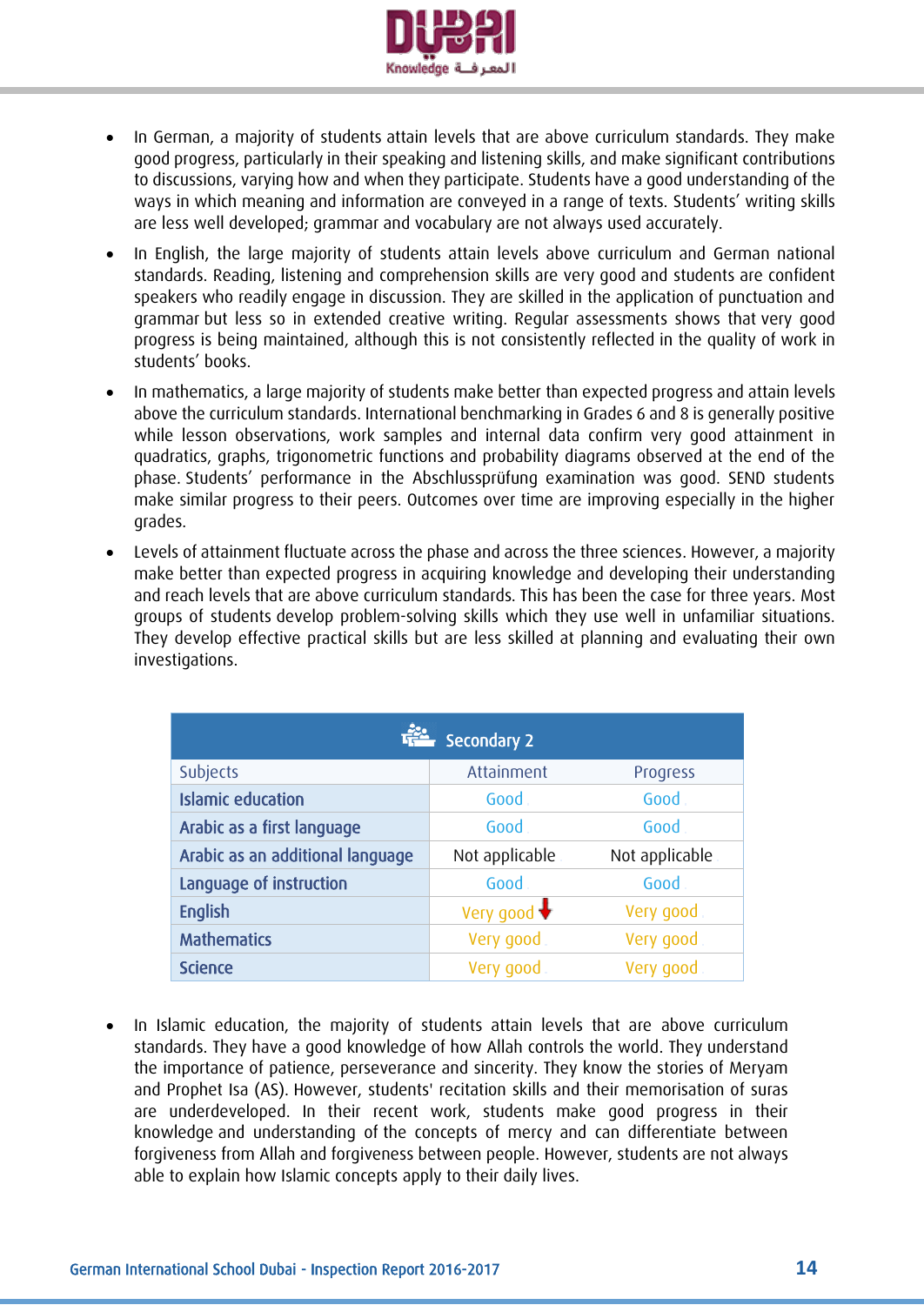

- In Arabic as a first language, the majority of students make better than expected progress and attain levels that are above curriculum standards. This has been the case for three years. Grade 11 students, for example, can read and analyse a poem well and explain the meaning of the vocabulary. In lessons and in their recent work, the majority of students can write independently to a high standard. In lessons, the majority of students make better than expected progress in relation to the learning objectives of the curriculum.
- In German, a majority of students make better than expected progress and attain levels that are above curriculum standards. Students develop their talk purposefully. They listen carefully and express their own ideas clearly. They comment on a wide range of texts. They identify and analyse information and ideas clearly. They show empathy with literary figures. Their narrative writing includes a good variety in structure and control of characters, events and settings. Their use of vocabulary and grammar often enables fine distinctions to be made.
- In English the large majority of students attain levels above curriculum and German national standards. They have a very good command of the structures and styles of written language which they can adapt to different contexts. This, together with their higher order thinking skills, enables them to analyse texts critically including Shakespeare's plays. In presentations and debate, students are articulate and confident and able to use the language to a very high standard. In lessons and over time the large majority make very good progress.
- In mathematics, the attainment of a large majority of students is above curriculum standards. This is confirmed by external examination results. Students' performance in the Abitur examinations was good rather than very good. Lesson observations, work sampling and internal data confirm very good attainment and very good progress with challenging work on differentiation in Grade 11 and three dimensional vectors in Grade 12. Most groups of students make better than expected progress. Trends over time are variable.
- A large majority of students make better than expected progress and develop a firm grasp of scientific knowledge. They demonstrate a good understanding of how to apply it and have a very good understanding of scientific method. However, only a majority of students last year achieved above expected standards in the Deutsche Internationales Arbitur which was a lower performance than in previous years.

|                 |                                           | Elementary | Secondary 1 | Secondary 2 |
|-----------------|-------------------------------------------|------------|-------------|-------------|
| Learning skills | Very good $\uparrow$ Very good $\uparrow$ |            | Good        | - Very good |

- Students are very well-motivated with a strong work ethic. They engage positively with their teachers and their learning assignments. They demonstrate a capacity to take responsibility for their learning but do not have as good an understanding of their own strengths and weaknesses.
- Students' collaborative work is excellent and peer support is strong. They are confident about sharing their ideas and explaining their work to the rest of the class or in assemblies.
- Students are aware that areas of learning can overlap and benefit from the cross-curricular links which some teachers build in their planning. Students' learning is enhanced at each stage by the links that are made to the real world; for example, the extended work in Grade 12 English on the theme of globalisation.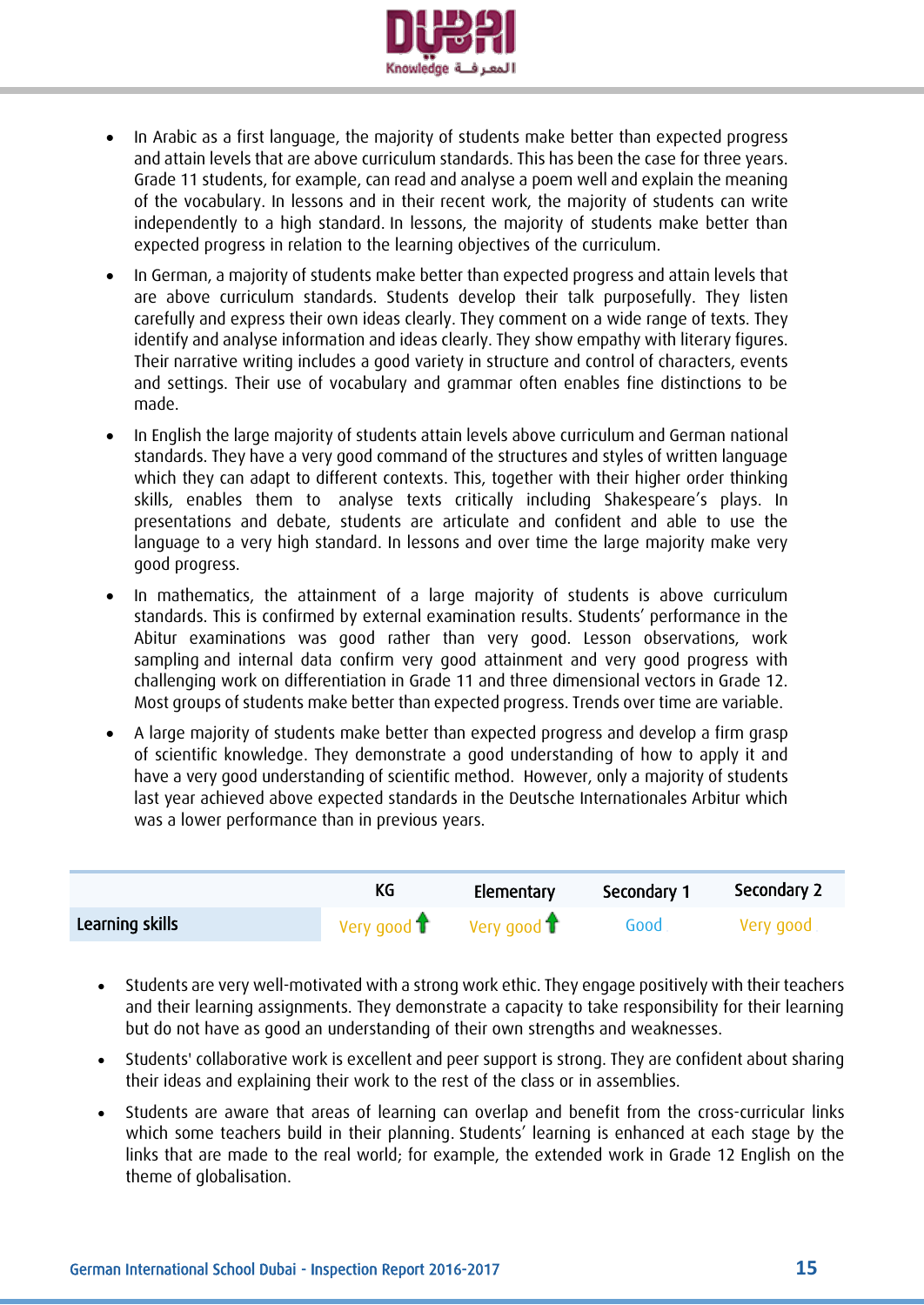

 Students demonstrate enterprise and are well capable of successfully pursuing independent lines of enquiry. The use of technology is developing but not widespread. Critical thinking and problemsolving are evident in some lessons, especially in science, but are underdeveloped in some lower secondary classes and in Islamic education and in Arabic.

<span id="page-15-0"></span>

| 2. Students' personal and social development, and their innovation skills |                                                |             |             |             |
|---------------------------------------------------------------------------|------------------------------------------------|-------------|-------------|-------------|
|                                                                           |                                                |             |             |             |
|                                                                           | Secondary 2<br>KG<br>Secondary 1<br>Elementary |             |             |             |
|                                                                           |                                                |             |             |             |
| Personal development                                                      | Outstanding                                    | Very good . | Very good . | . Very good |

- Children cheerfully enter the KG knowing that they are going to enjoy learning. Such positive attitudes are evident throughout the school. Students are keen to learn. They are supportive and empathetic when working together, demonstrating mature attitudes. Students are confident to seek help and feedback, and respond well to the comments of their teachers and classmates.
- Students behave very well. KG children respond extremely positively to the guidance of adults. They soon settle into school routines and learn to take turns and share. Across the school, students behave well at all times. They move around the school in orderly fashion and resolve any minor conflicts independently. Students say that bullying is extremely rare and are confident that any incidents would be dealt with effectively.
- The school is a harmonious community. Students from various backgrounds get along well, making friends across nationalities and cultures. They offer one another support and are especially ready to help students who are less confident. Relationships between staff and students are mutually respectful. A few students suggest that the school lacks a family atmosphere.
- Students are well-aware of the value of healthy eating and exercise. They are active during break times, organising and sharing sports and play equipment. Sports clubs are well attended. They understand the importance of a balanced diet and, for the most part, choose healthy options from the school canteen. Students appreciate the importance of safety. They know the potential hazards in using the internet.
- Students' enthusiasm for school is evident in their good rate of attendance. They arrive punctually to school and to lessons.

|                                                                                   | КG   | Elementary      | Secondary 1     | Secondary 2     |
|-----------------------------------------------------------------------------------|------|-----------------|-----------------|-----------------|
| Understanding of Islamic values and<br>awareness of Emirati and world<br>cultures | Good | Good $\bigstar$ | Good $\bigstar$ | Good $\bigstar$ |

• Students demonstrate a clear understanding of Islamic values, such as tolerance, and how they influence the present UAE society, and life in Dubai. They can provide a variety of examples of the values of generosity and kindness that influence people's lives. They understand the importance of wearing the appropriate dress in Dubai and the other emirates.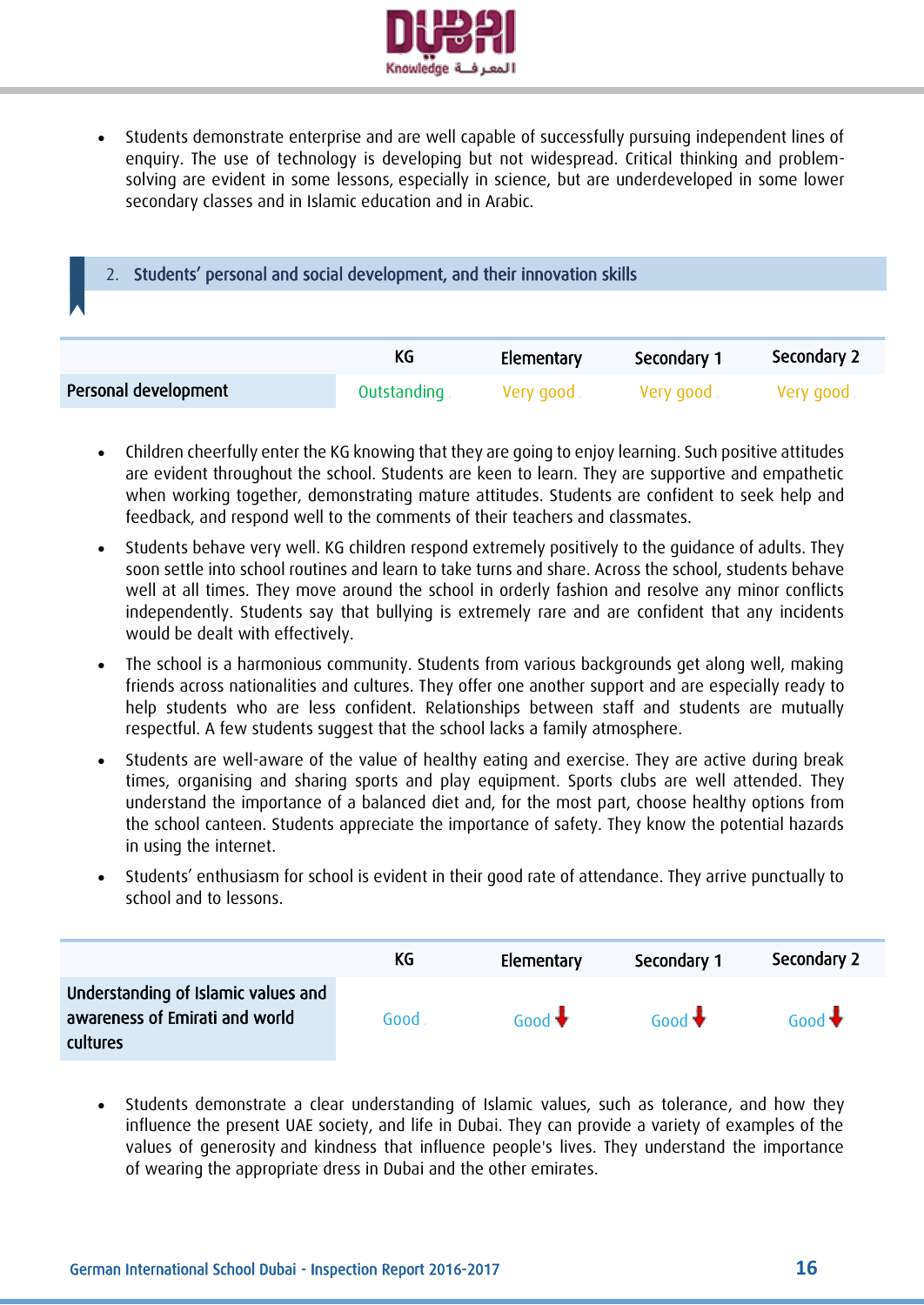

- Students appreciate the Bedouin heritage and the Emirati and Arabic culture that influence contemporary life in the UAE. They are aware of the history of the UAE. They participate in the key events organised by the school such as the National Day, the Iftar during Ramadan month and Eids. They also participate in the school's fashion show.
- Students have a good understanding and appreciation of their own and other cultures. From visits to the global village and other sources, they can explain the different types of food, dress and music of other countries. They embrace opportunities to meet and interact with students from other cultures in their school.

|                                                | KG        | Elementary | Secondary 1 | Secondary 2 |
|------------------------------------------------|-----------|------------|-------------|-------------|
| Social responsibility and innovation<br>skills | Very good | Very good  | Very good   | Very good   |

- Students take advantage of the opportunities to share their opinions and ideas on a range of topics which affect their lives at school. Class representatives meet regularly as members of the school council. They make a good contribution to school development, organising social, sporting and charity events. For example, letters from students to a nearby French school resulted in inter-school sports competitions.
- Students have a strong work ethic and, when there are opportunities for taking a leadership role, they take responsibility seriously. Older students have an entrepreneurial spirit. This is evident in their management of student lockers. Students in Grade 9, talk enthusiastically about internships in local companies for which they create a résumé and complete an application form.
- Students have a strong commitment to caring about the environment and seek ways to improve it. They develop and reinforce their awareness through topics about water, the protection of plants and energy conservation. The youngest children enjoy contributing to projects, such as making Christmas cards for sale at the Christmas bazaar. Students readily take part in re-cycling schemes and volunteer to work in projects such as 'Clean up the World'.

<span id="page-16-0"></span>

- Teachers have a good knowledge of their subjects. They have a secure awareness of how students learn. In the KG, a strong focus on learning through play and on personal, social and language development provides a secure foundation for children's future learning. As students move through the school, teachers generally adapt their approaches accordingly. They use a good variety of strategies, such as animations in science and geography, to illustrate increasingly difficult concepts.
- Teachers create a positive atmosphere conducive to learning. This is particularly effective in the Kindergarten. Teachers typically use resources well to support learning and use time efficiently. There are inconsistencies in planning. Some plans include explicit reference to what students will learn. Others focus too much on what the teacher will do and not enough on specific learning objectives for students at different starting points.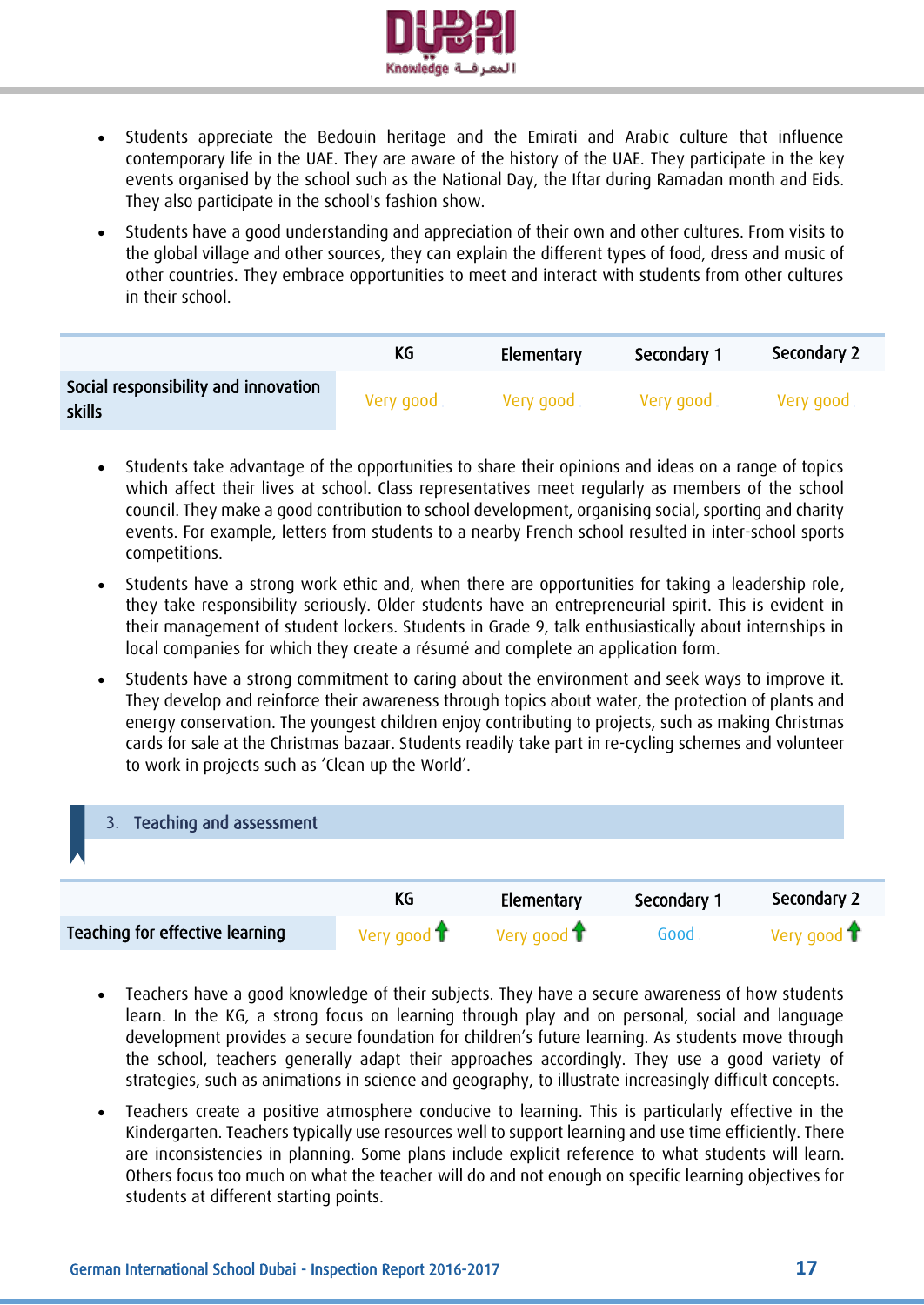

- Underpinning all lessons are the positive relationships between teachers and students. Consequently, students are usually confident seeking clarification and offering suggestions. Warm, purposeful interaction typifies teaching in the KG where staff provide constructive feedback and encourage children to think. Probing questions that demand insightful responses are an increasing feature of lessons, although there are inconsistencies. Teachers routinely use modern technology, such as interactive screens. In contrast, students do not make sufficient use of technology to enhance their learning.
- Teachers are generally adept in planning tasks to challenge the more-able students and in providing support for those who are less confident. Additional teachers and teaching assistants are deployed effectively in many lessons, for example, to support students who are in danger of falling behind or who have specific learning difficulties. Occasionally, the most-able students, and those who have particular gifts and talents, are not fully challenged in order to deepen their understanding.
- Children's independence is promoted very successfully in the Kindergarten through a wide range of practical activities. KG staff encourage children to follow their own interests. Activities which involve critical thinking are a developing feature. These are more evident in Grades 11 and 12 when students compare texts in English, investigate relationships between functions in mathematics and devise investigations and practical work in science. Opportunities for exploring ideas more deeply are less apparent in some lower secondary classes, and in Islamic education and Arabic.

|            | КG                          | Elementary | Secondary 1 | Secondary 2 |
|------------|-----------------------------|------------|-------------|-------------|
| Assessment | Good $\textcolor{blue}{\P}$ | Good 1     | Good        | Very good   |

- Internal assessment systems are consistent across the school. Regular testing across all subjects provides measures of students' academic performance that are carefully linked to curriculum standards. Assessments provide useful information on student attainment and progress. Ongoing assessment is used better in Grades 11 and 12 than in other parts of the school.In Arabic, assessment lacks validity and reliability as students are assessed on levels below their years of study.
- The school participates in a range of external assessments including DESK in the KG, competence tests in Grades 3, 6 and 8, the Abschlussprüfung examination in Grade 10 and the Arbiter examination in Grade 12. The school undertakes some analysis of the performance of students against these examination. In the Kindergarten tracking is improved and is more individualised and progressive. School leaders do not use external benchmarks sufficiently to confirm the validity of internal assessments.
- The school's assessment procedures ensure that leaders have considerable data about individual students. These data are used to identify attainment and progress including offering additional support to those who are falling behind. Monitoring of student progress over time and the identification of patterns and barriers to achievement are underdeveloped. Recent work has considered the attainment of boys and girls but other comparisons, including the performance of SEND students, higher attainers or different ethnic groups, are not pursued.
- Assessment information is used effectively in some areas of the school to influence teaching. For example, assessment information identified a weakness in problem-solving in mathematics so the school purchased new books and developed further resources resulting in improved performance. There is less evidence of assessment influencing the curriculum in other areas.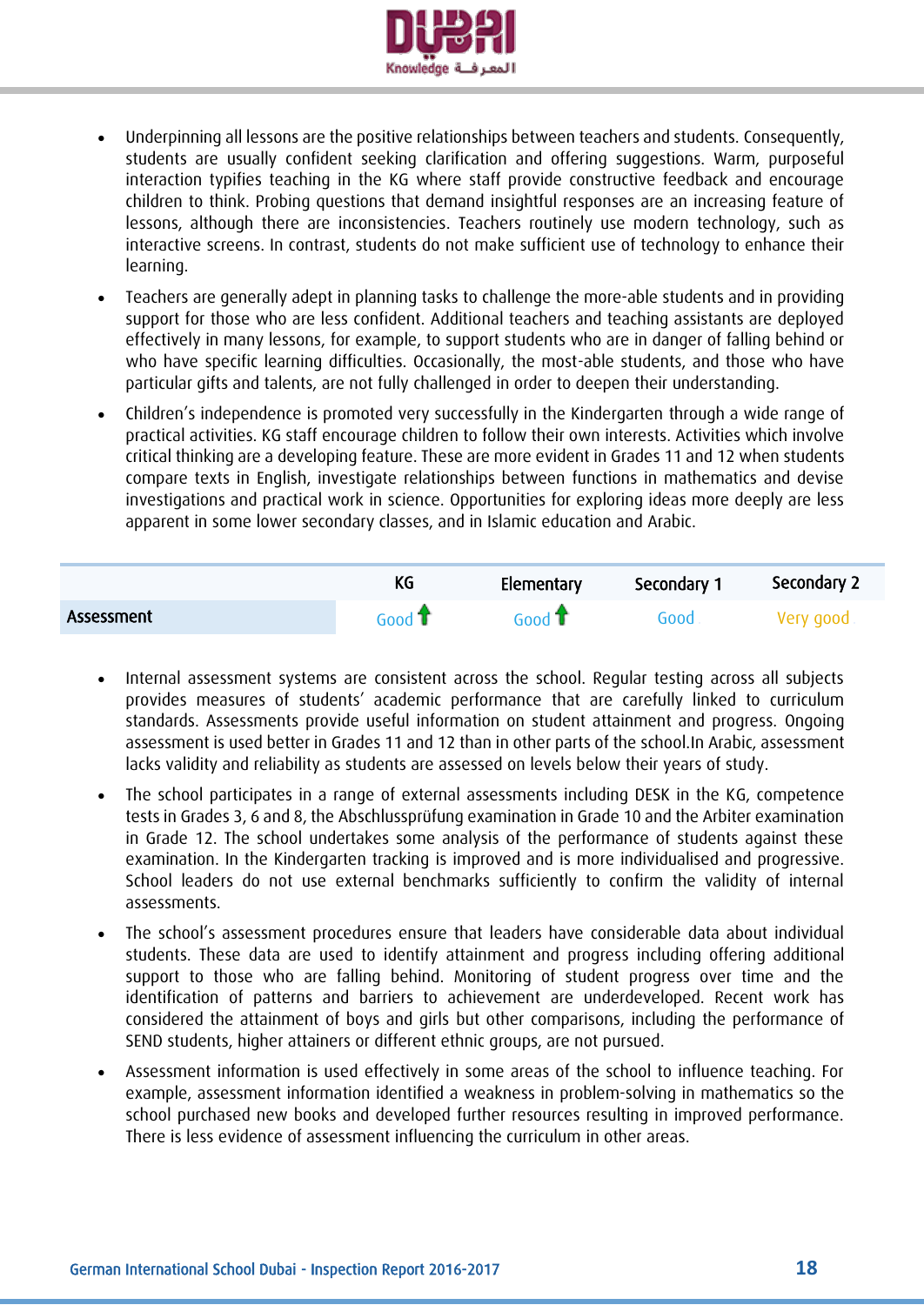

 The majority of teachers have a good knowledge and awareness of the strengths and weaknesses of individual students. Feedback in the KG is consistently constructive. Elsewhere, feedback is given orally but books are not regularly marked and offer students limited helpful guidance on how to improve their work. Student self-evaluation is undertaken regularly but not always monitored to ensure accuracy and follow up. Better practice is seen in Grades 10 and 11 where students critically assess their performance and set their own targets.

<span id="page-18-0"></span>

| <b>Curriculum</b><br>$\overline{4}$ .   |             |            |             |             |
|-----------------------------------------|-------------|------------|-------------|-------------|
|                                         | KG          | Elementary | Secondary 1 | Secondary 2 |
| Curriculum design and<br>implementation | Very good 1 | Good       | Good        | Good        |

- The curriculum has a clear rationale and is based on the curriculum of the state of Thüringen in Germany. It is competence-based and provides students with a balanced programme which aims to develop their skills, knowledge and understanding. In the KG the plan effectively follows a thematic, integrated, play-based approach with language acquisition and social skills development at its core. Islamic education, Arabic and UAE social studies follow the MoE curricula.
- Detailed planning ensures consistency as well as continuity and meets the needs of most students so that they are prepared for the next phase of education and for their future careers. Secondary 2 teachers are part of the Middle East regional group to ensure planning complies with the national standards for the German Internationale Abiturprüfung.
- Curricular choices comply with the rules and regulations of the German national education system. A broad range of extra-curricular activities is offered and takes account of students' interests, talents and aspirations.
- Cross-curricular links are evident between some subjects especially in the KG through the thematic approach. In the elementary phase, planning across subjects supports and enhance the development of scientific understanding. In the secondary 2 phase, geography and history are taught in English to extend students' language skills.
- The school undertakes periodic reviews of the curriculum but is not sufficiently rigorous to meet fully the academic and pastoral needs of all students. Changes have been introduced, mainly in the KG and elementary phases, to cope with the growing number of students arriving with limited German language skills.
- UAE social studies is integrated into the curriculum and provides a balance between knowledge, skills and concepts. The plan provides some meaningful cross-curricular links and ensures continuity as students move through the school. Learning in class is enhanced through assemblies, Arabic parents' participation in special celebrations, and visits to such places as Zayed University. There is no formal assessment of the subject.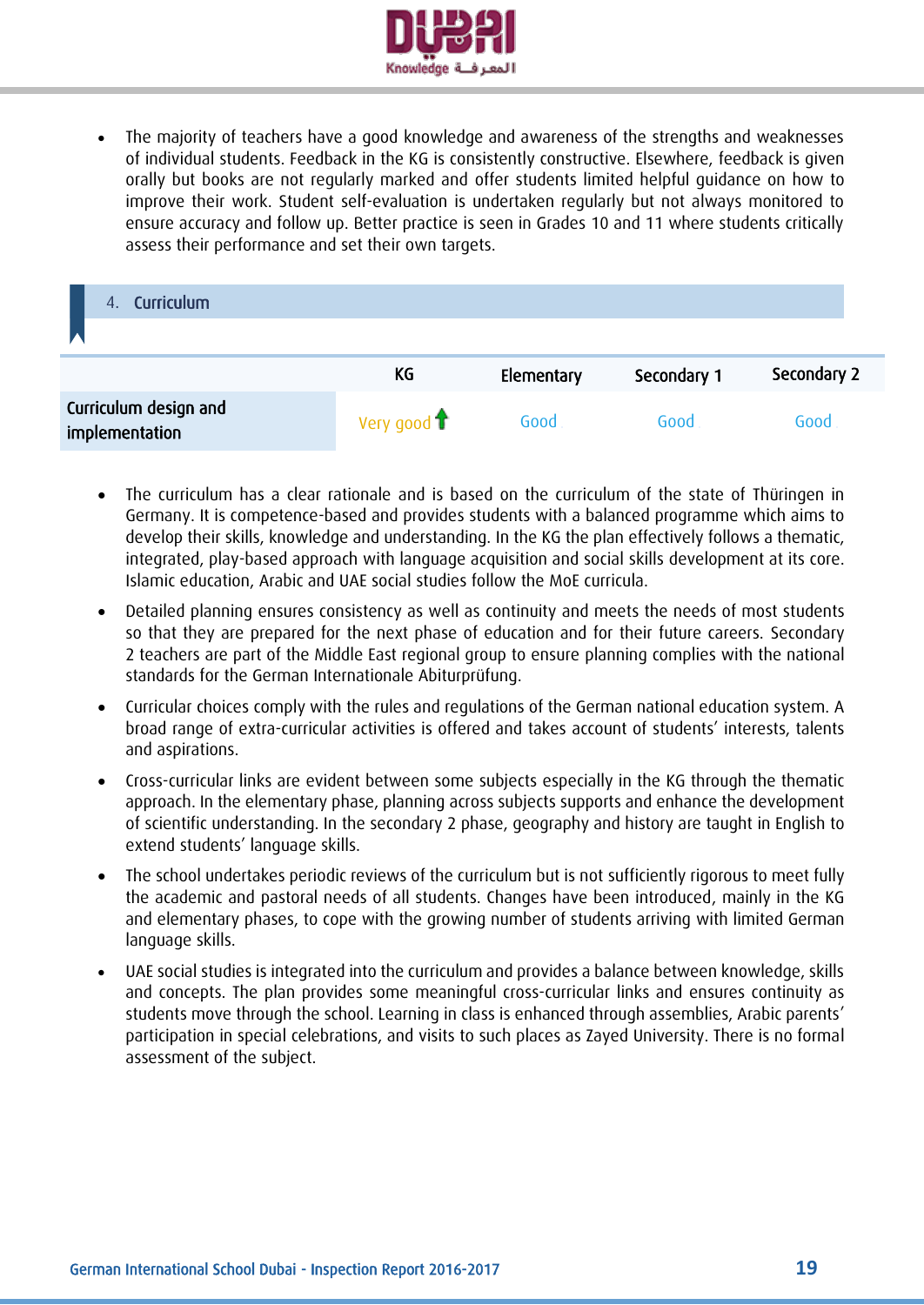

|                       | KG                      | Elementary | Secondary 1 | Secondary 2 |
|-----------------------|-------------------------|------------|-------------|-------------|
| Curriculum adaptation | Good $\mathbf{\hat{T}}$ | Good       | Good        | Good        |

- Modifications are made to the curriculum to meet the needs of almost all groups of students. In German, additional support is provided for students with lower attainment levels. Opportunities for students who are gifted and talented to demonstrate their abilities are adequate but not fully developed. Curriculum modification for secondary 2 phase students is very effective.
- Most students are motivated by a range of interesting opportunities offering a variety of activities to promote their creativity. Across all phases they take part in art activities such as the KHDA initiative, '100 ideas to make school a happy experience'. Students are successfully encouraged to read. The school provides students with suitcases filled with exciting and interesting reading material as part of the UAE reading year.
- The school effectively brings UAE`s heritage to life by taking part in events such as Flag Day, National Day and Eid celebrations. Arabic parents participate in the school's festive activities enriching students` experience with food and traditions. Links have been successfully established for female Secondary 2 students with Zayed University. Supported by staff members, students take part in the Dubai "Top 100 Student Leadership Program".

<span id="page-19-0"></span>

| 5. The protection, care, guidance and support of students                           |                         |                              |             |                              |
|-------------------------------------------------------------------------------------|-------------------------|------------------------------|-------------|------------------------------|
|                                                                                     | KG                      | Elementary                   | Secondary 1 | Secondary 2                  |
| Health and safety, including<br>arrangements for child protection /<br>safeguarding | Very good $\biguparrow$ | Very good $\mathbf{\hat{T}}$ | Very good 1 | Very good $\mathbf{\hat{T}}$ |

- The school has an effective approach to preventing bullying, including cyber-bullying, which is understood by most staff and students. Students are taught about safe internet use. The child protection policy is comprehensive and teachers are aware of it, but training on how to apply it is not routinely provided for all adults employed by the school.
- The school is a very safe, clean and secure environment. There are regular and thorough safety checks. Students are very effectively supervised on buses and in school. Drop off and pick up arrangements are very effective and there are rigorous emergency procedures including regular fire drills.
- The school has a clear plan to take over full maintenance responsibilities for its buildings. It has appropriate contracts and records in place. Medical staff assiduously care for the health of students, maintain detailed records and store medicines securely.
- The school provides an excellent, bright and airy environment with admirable sports facilities. The KG has been enhanced by adding more shade to the play areas and provides a superb learning environment. With the exception of the Grade 4 corridor, most areas of the school are accessible to those with mobility difficulties.
- The school very successfully promotes healthy lifestyles both within the curriculum and through programmes led by the committed medical staff.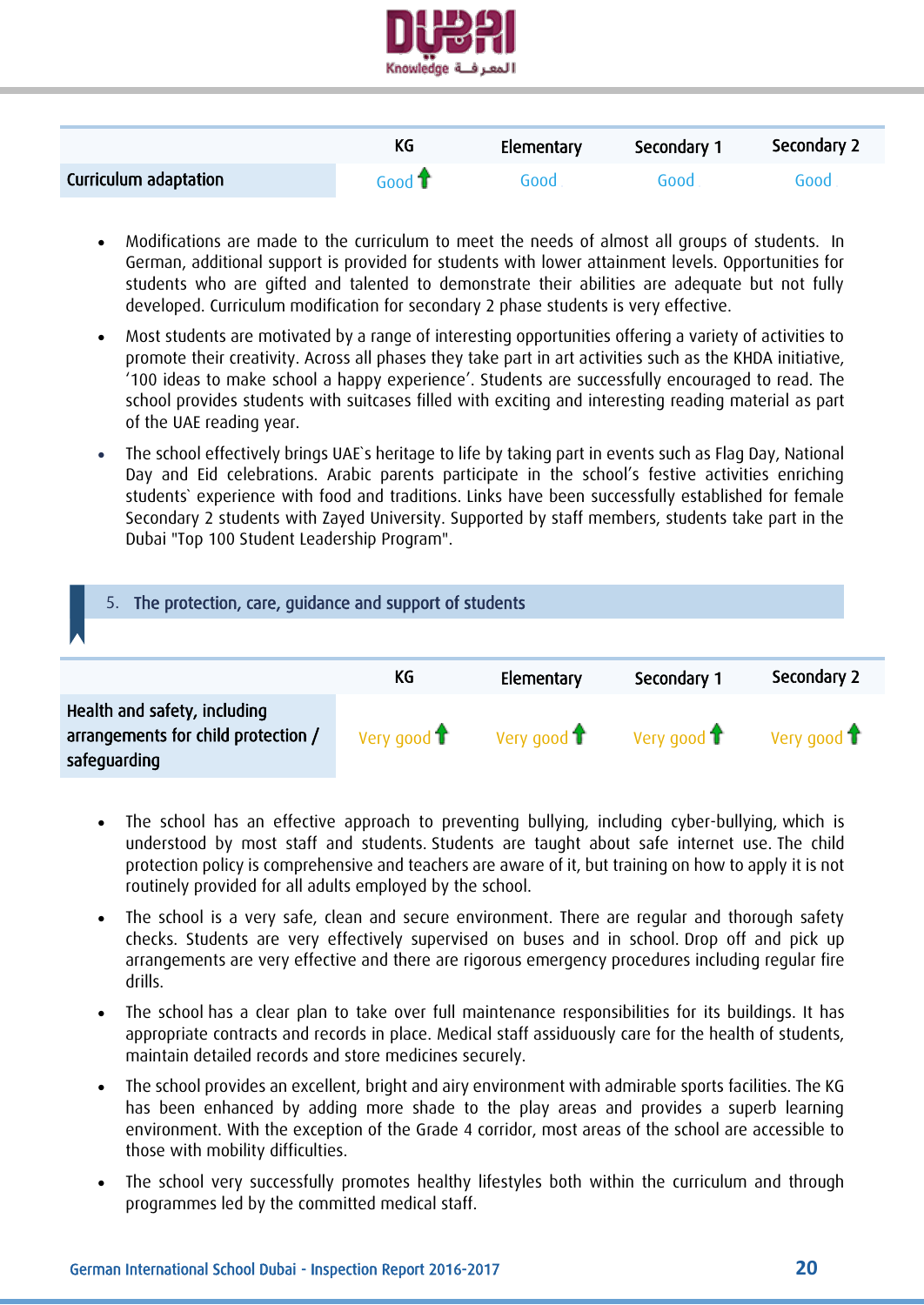

|                  |             | Elementary                   | Secondary 1                  | Secondary 2                  |
|------------------|-------------|------------------------------|------------------------------|------------------------------|
| Care and support | Very good 1 | Very good $\mathbf{\hat{T}}$ | Very good $\mathbf{\hat{T}}$ | Very good $\mathbf{\hat{T}}$ |

- Staff and students are very respectful and friendly towards each other and enjoy positive and purposeful relationships. Expectations for behaviour are clear and understood. Students appreciate the simplicity of the disciplinary system, but there are few positive rewards.
- Attendance and punctuality are managed well and both are enhanced by a strong work ethic on the part of the students and a respect for learning by parents. The movement of students from one classroom to another between lessons is orderly.
- Almost all students with special education needs and disabilities (SEND) are accurately identified, and a large minority has received external support in this process. Whilst these expert reports, resourced by parents, are worthwhile and helpful, there is considerable expertise within the school to provide informal identification, followed by curriculum support. Gifted and talented students are identified formally using information from a range of sources.
- The large majority of students who have SEND have personalised plans for their learning and support that are influenced by teachers' knowledge, parental perceptions and the skills of the SEND staff. Teachers know the students well and classes are small, so they are able to make informal adjustments in lessons to enable them to make progress. The provision to support gifted and talented students is being developed.
- Students trust their teachers and the staff at the school to deal with problems effectively. Students moving between the elementary and secondary phases receive support, in consultation with parents, to ensure a smooth transition. Careers guidance is appropriate. The school offers formal monitored internships in the local business community.

<span id="page-20-0"></span>

- The leadership of the SEND department is effective and energetically drives the development of the service. However the written policy for admissions does not adequately reflect the inclusivity that the school provides. Similarly, the SEND policy gives little explanation about how the service actually works in the school.
- Almost all students with SEND are accurately identified. A large minority has an external assessment which provides diagnostic and educational information. This is supplemented by the expertise of the specialists within the school.
- Parents are largely very supportive of recent developments in the SEND department and, in particular, the enhanced level and quality of resourcing. They are active participants in planning to meet their children's needs and receive clear information about progress. Staff are accessible to them and deal with most of their concerns and issues quickly and sensitively.
- The SEND department includes teachers' and parents' views very well to formulate useful and effective learning plans. Most lessons are good or very good in meeting SEND students' needs. However, there is a minority of teachers, spread across the phases of the school, who are inexperienced and less confident in planning lessons to meet all needs and abilities.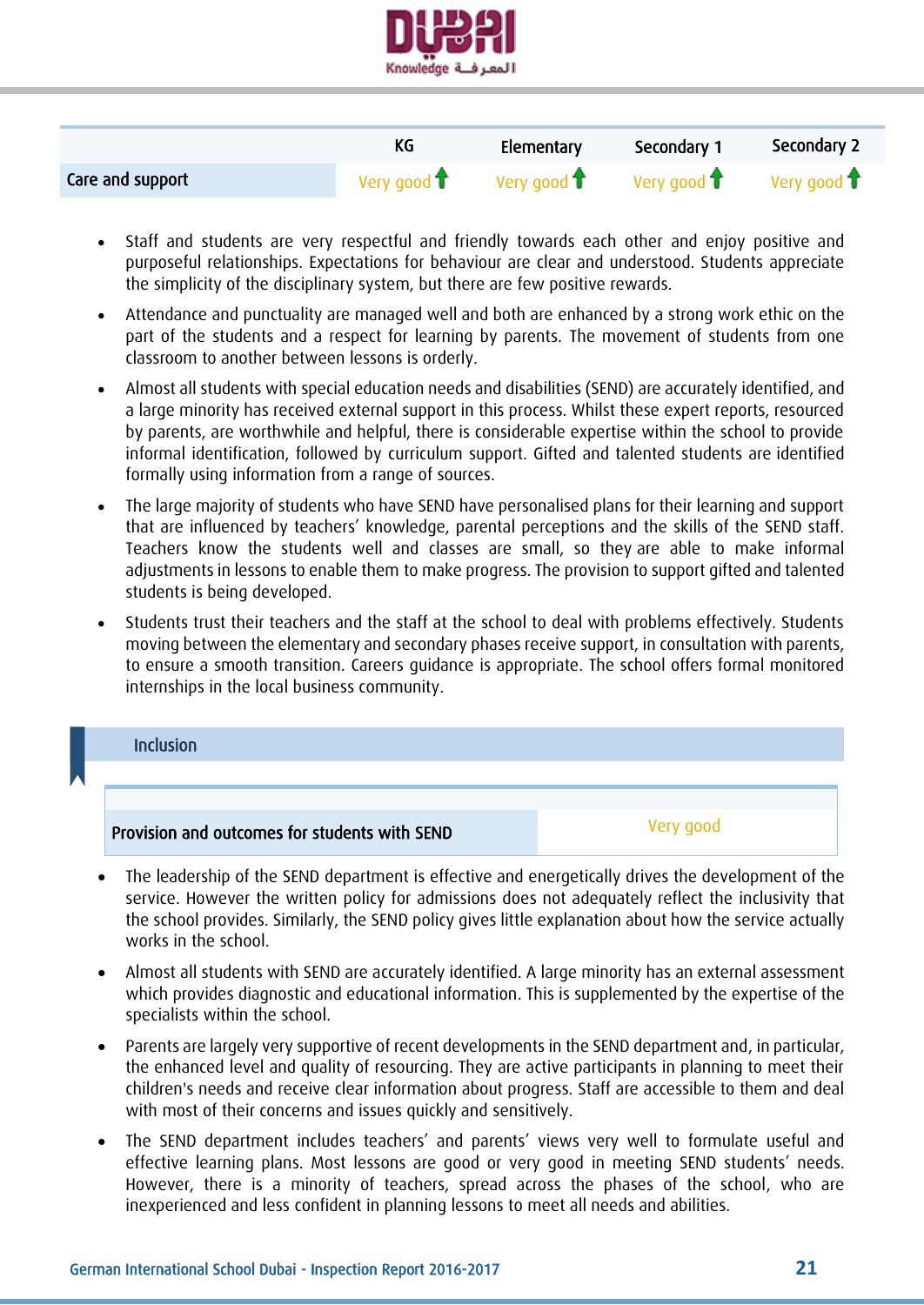

 The large majority of students with SEND make at least good progress because teachers have time to monitor their learning in small classes. Progress is good because learning plans are well formulated and teachers know the students' learning needs very well. Specialist teachers enable excellent progress when teaching individuals or small groups using a personalised curriculum, thus supporting their learning in their mainstream classes.

<span id="page-21-0"></span>

- The principal and senior leaders have a vision of providing a high quality German education which enables students to transfer easily to a German school without repeating any years. Leaders are committed to enabling SEND students in the school to have an appropriate education. However, the written admissions policy does not reflect the inclusive practice evident in the school.
- Most leaders across the school have a good knowledge of the German curriculum and effective teaching, learning and assessment practices. They are successful in promoting a positive learning culture across the school and improving students' personal and social skills. This is beginning to have a positive impact on some academic achievements.
- Relationships between senior leaders and teachers are generally positive. Communication within the school is good. Leadership is shared well among the senior team. Teachers lead a number of quality groups which are charged with improving aspects of the school. Responsibilities are delegated to subject coordinators but they are not held fully accountable for the performance in their areas of responsibility.
- Leaders are aware that further improvements can be made but they have not established fully effective procedures to take the school forward in all subjects and all phases. An innovation team has been formed and aspects of innovative practice are beginning to emerge in the KG and other parts of the school.
- Senior and middle leaders have improved aspects of the school since the previous inspection, such as the introduction of a better science programme in the elementary stage, the introduction of external diagnostic assessments in the elementary and secondary phases, and well-conceived transition arrangements for students when they progress from one year to the next.



 The school does not have a systematic and rigorous approach to self-evaluation. Although information from internal and external assessments and other sources is used by staff, approaches to improvement planning are inconsistent.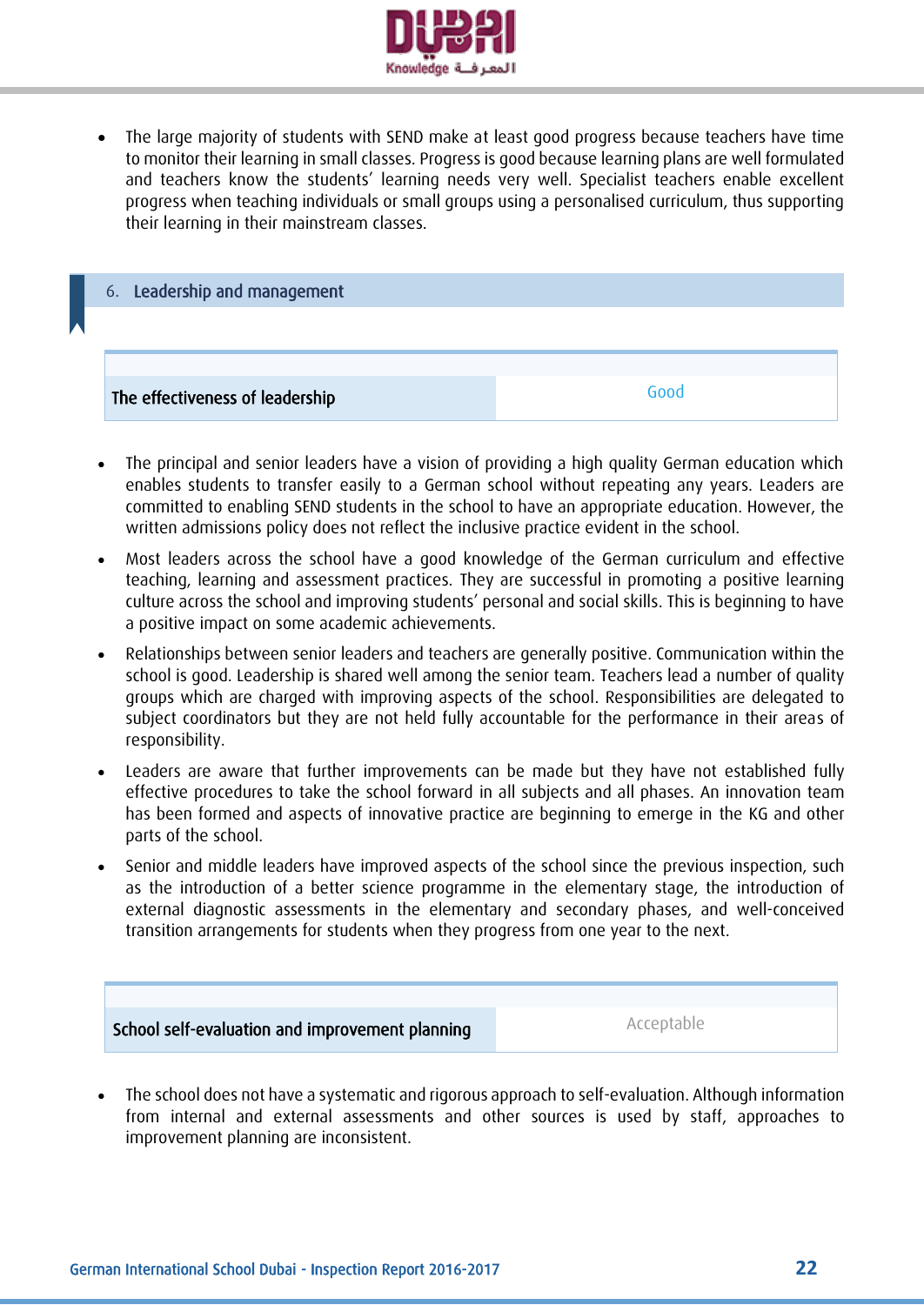

- The quality of lessons is monitored by middle and senior managers, but feedback provided to teachers on how to improve practice is not sufficiently focussed. Insufficient attention is given by leaders to the quality of students' work and no clear action points for improvement arise from lesson observations. The school does not fully analyse the data it has on the performance of students or relate it to the quality of teaching and learning.
- The school does not have an effective system for ensuring continuous improvement. Plans exist but they are not well formed and they do not act as drivers for ongoing development and improvement.
- The school has made improvements over the last three years but has remained good overall. There has been some progress in addressing the recommendations from the last inspection but there has been little improvement to the effectiveness of self-evaluation procedures.



- Parents are welcomed to the school as exemplified by the fortnightly social mornings in school and the increased consultation with parents of students with SEND. Generally, parents feel that their views are valued and that they are able to contribute to the life of the school.
- Most parents find teachers approachable and helpful. Lines of communication are open and staff usually respond to problems and questions in a timely fashion. Parents are kept informed of school events and are a valued part of the school community. School decisions and policies are not always explained in ways that help parents to understand them and their underpinning rationale.
- School reports are informative and enable parents and students to know about progress and attainment. Reports also comment on the personal development of the students and any particular successes or participation in competitions and extra-curricular activities. However, they rarely give helpful insight about the next steps in learning and what students should do to progress more quickly.
- The school is an active member of the organisation for German International Schools and increasingly takes part in local networking events. Staff have developed links with a number of organisations in Dubai for the benefit of students.

Governance Very good

- The governing body is comprised of elected parents with monthly meetings involving the Parent's Council, school managers, representatives of students, teachers and other workers. Governors seek the views of parents on particular issues through surveys and through informal contacts and feedback from parents.
- The board takes account of inspection reports and German Government inspections for information on the quality of the school's provision. The principal provides regular reports to the board on aspects of the school's performance. Board members' abilities to scrutinise the schools' academic performance and hold the school to account are underdeveloped.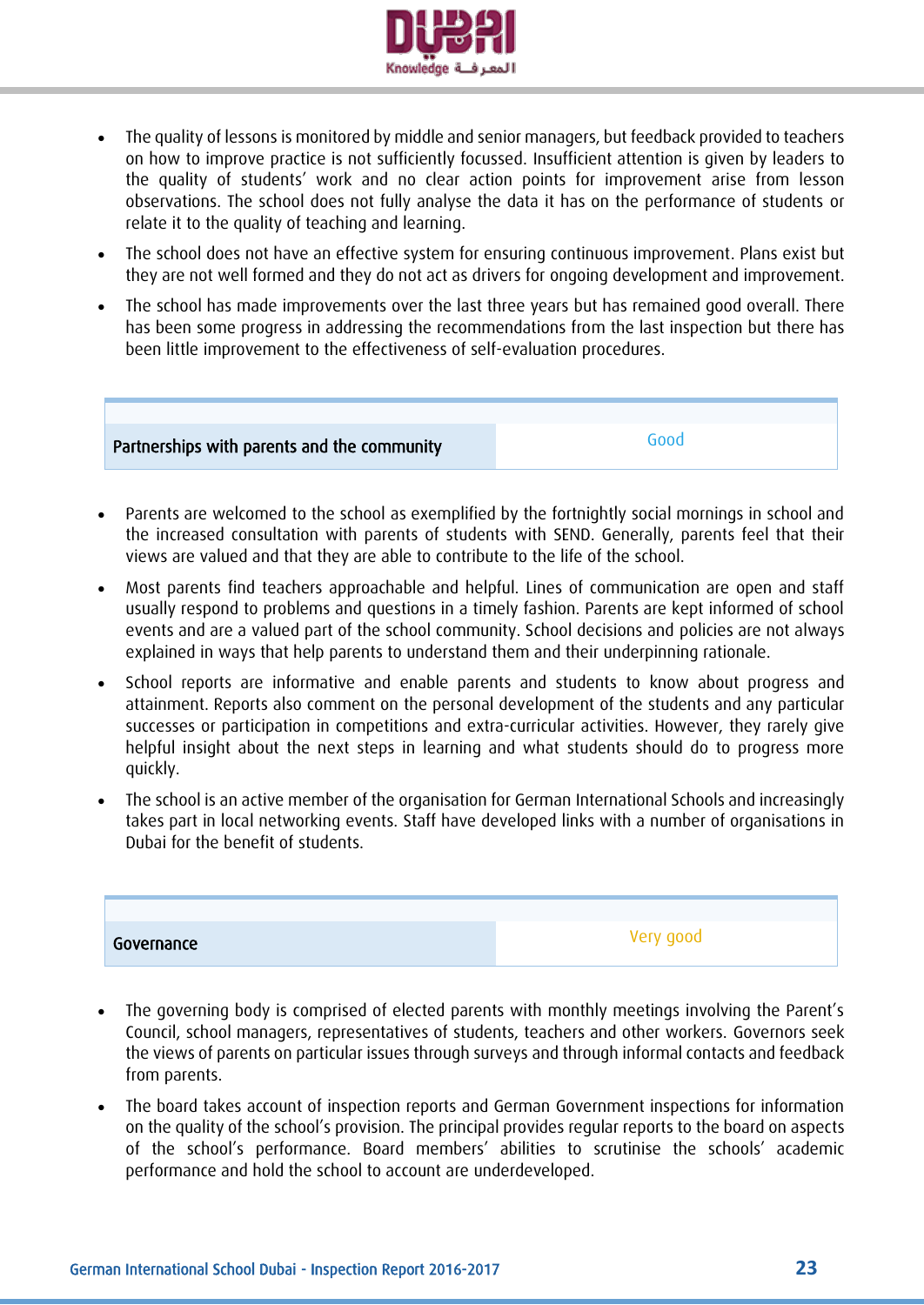

 The governing body demonstrates its commitment to providing a high quality German education for all students by making available the excellent facilities and ample staffing and resources to bring about improvements.

# Management, staffing, facilities and resources Very good the Very good t

- The school is very well-organised and managed very efficiently on a day-to-day basis. Display screens are used well to communicate timetable changes to staff.
- The school is staffed with well-qualified teachers, including those with a responsibility for SEND. Secondary teachers, especially, have a very good knowledge of their subjects and how to teach them. Training is provided regularly for teachers on a range of relevant aspects of education but it is not provided for classroom assistants. Training of all adults employed by the school on child protection is not undertaken routinely.
- The outstanding premises and facilities provide a safe and secure learning environment with very good sports facilities which together support the delivery of a broad and varied curriculum. The KG is a bright, spacious and welcoming learning environment. However, most other classrooms do not celebrate sufficiently students' work.
- The school is very well equipped with learning resources in classrooms and laboratories to facilitate teaching and enhance learning. These include very good audio facilities in foreign language teaching rooms, as well as interactive white-boards in classrooms.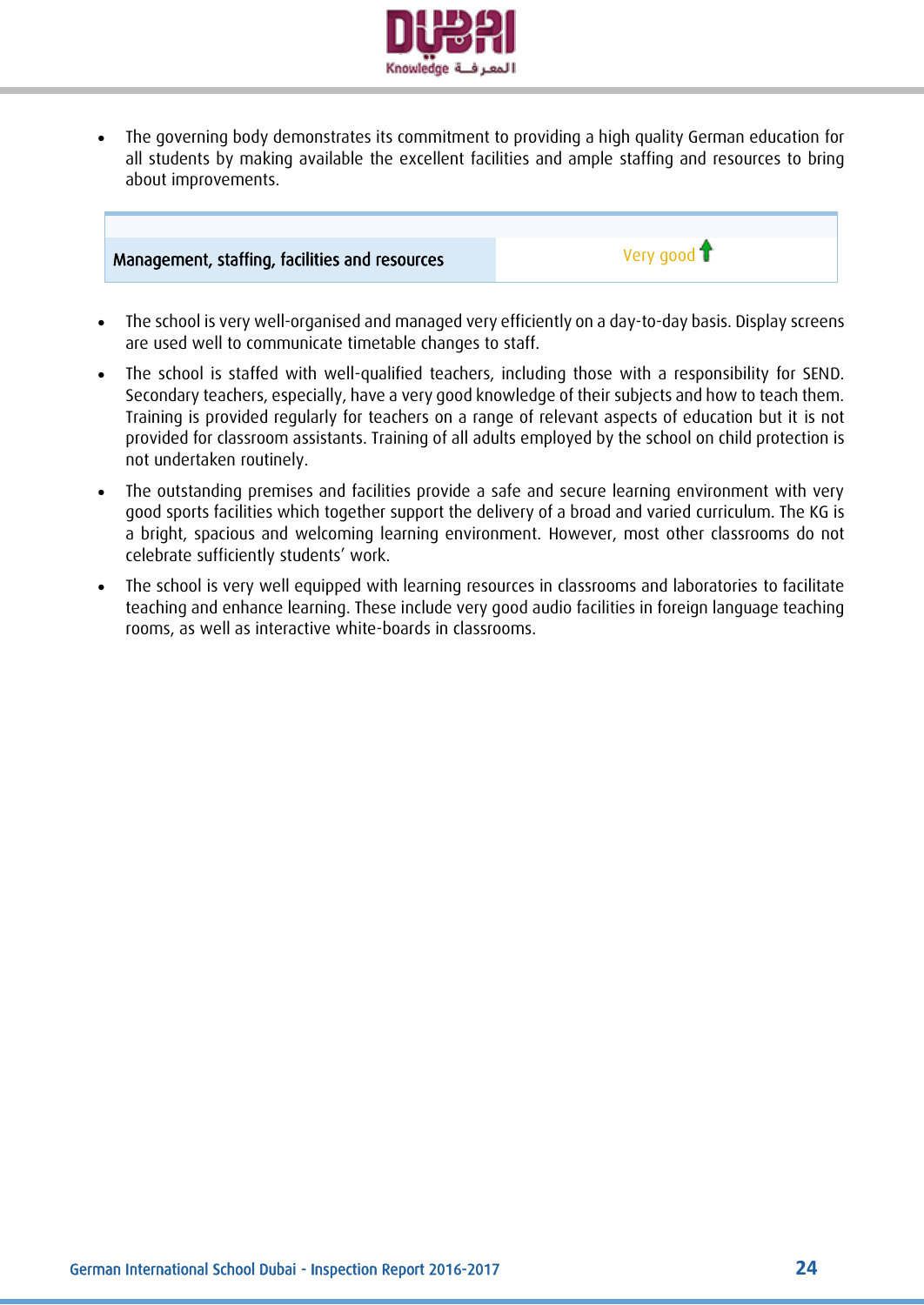



# The views of parents, teachers and senior students



#### The views of parents, teachers and senior students

Before the inspection, the views of the parents, teachers and senior secondary students were surveyed. Key messages from each group were considered during the inspection and these helped to form inspection judgements. A summary of the survey statistics and comments from those who responded to the survey follows:

| Responses to the surveys |           |     |  |  |  |
|--------------------------|-----------|-----|--|--|--|
| Responses received       | Number    |     |  |  |  |
| Parents*                 | 2016-2017 | 337 |  |  |  |
|                          | 2015-2016 | 188 |  |  |  |
| <b>Teachers</b>          | 57        |     |  |  |  |
| <b>Students</b>          | 135       |     |  |  |  |

\*The number of responses from parents is based on the number of families.

- Almost all parents who responded to the survey are satisfied with the quality of education provided by the school for their children. They feel that their children are safe and enjoy school.
- These parents think that the school reports and meetings with teachers keep them informed about their children's progress. However, almost one quarter of parents are not sure whether the school deals with bullying well and almost one third do not know if the school helps prepare their children to use the internet and social media safely.
- Almost all teachers who responded to the survey are very positive about all aspects of the school.
- Almost all students who responded to the survey feel that they have a good understanding of the importance of Islamic values in Dubai.
- Most students who responded are satisfied with the quality of education provided by the school. A minority think the range of subject options and extra-curricular activities is limited, and that there are insufficient opportunities to develop their leadership skills.